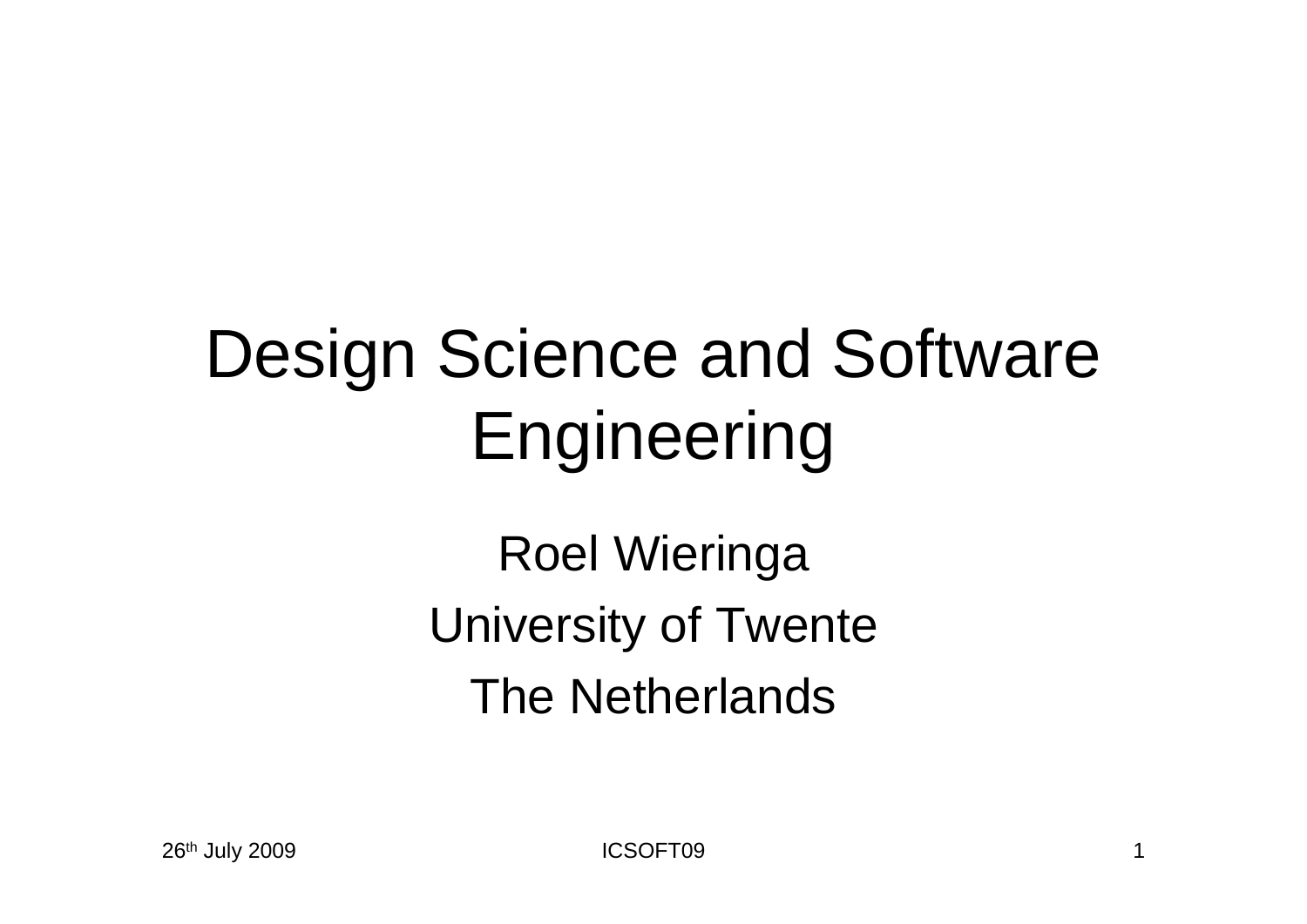#### **Outline**

- Practical problems versus knowledge problems
	- Problem choice
- Design science and software engineering
	- Theories
	- Research methods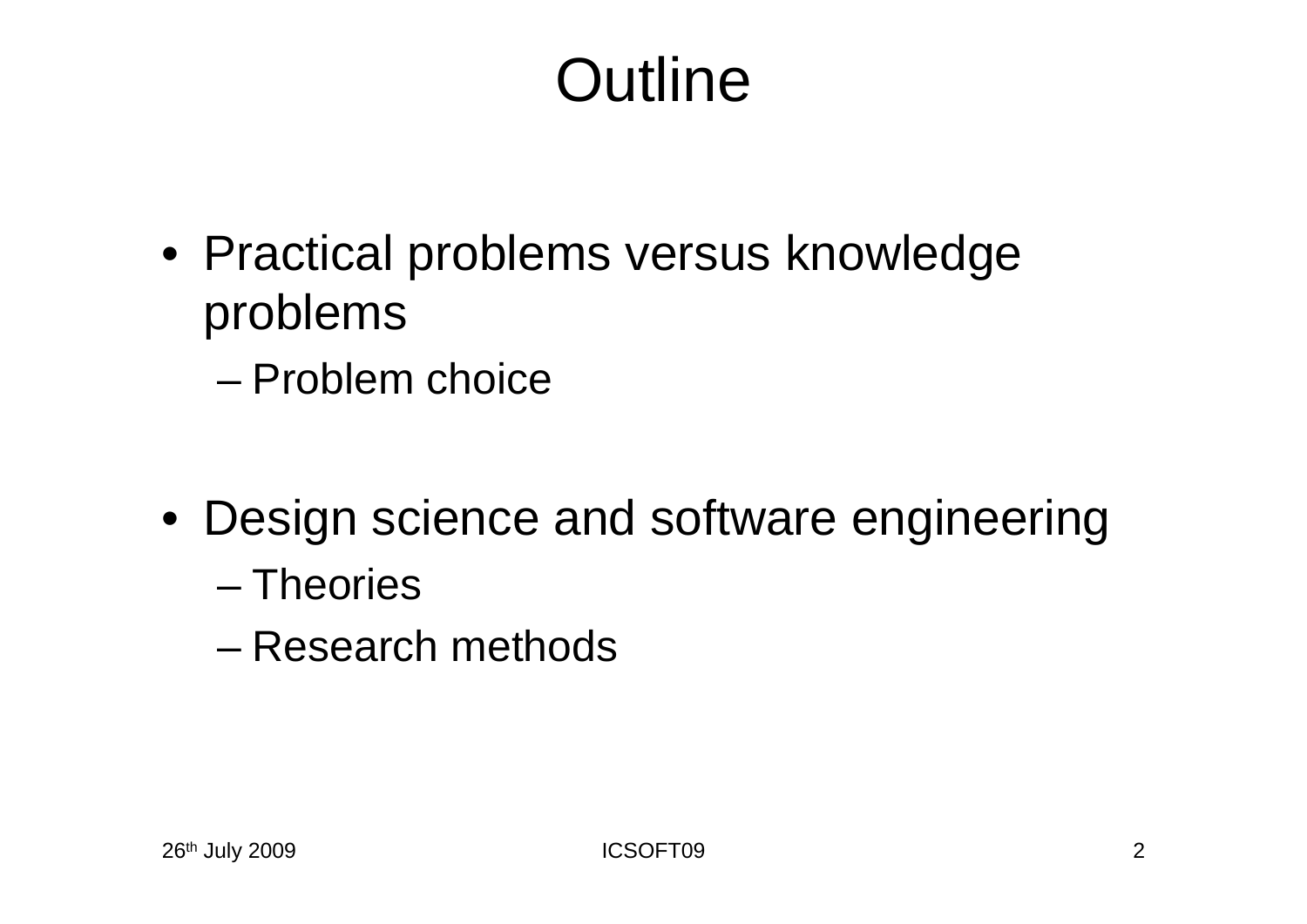#### Information systems research problems (Department of management science)

**Exam@@@gpers at Int'l Conf. on Information Systems 1997:** 

"SuccessPMP9 **AintSadoR.4heacktPfgenPB6ffFAbutioN346f** innovation characteristics and implementation process<sup>"</sup>ds for IS research

• 1990s **"The effects of task interruption and information presentation on individual decision making"**

–Empirical papers

• 2000s **"The impact of CASE on IS professionals' work and motivation to use CASE**"

–Complaint about lack of relevance –"Relevance will improve if we include designing in our research". **"The impact of information technology on coordination costs: implications**  for f<del>irm <mark>prod</mark>uctiving "</mark></del>

....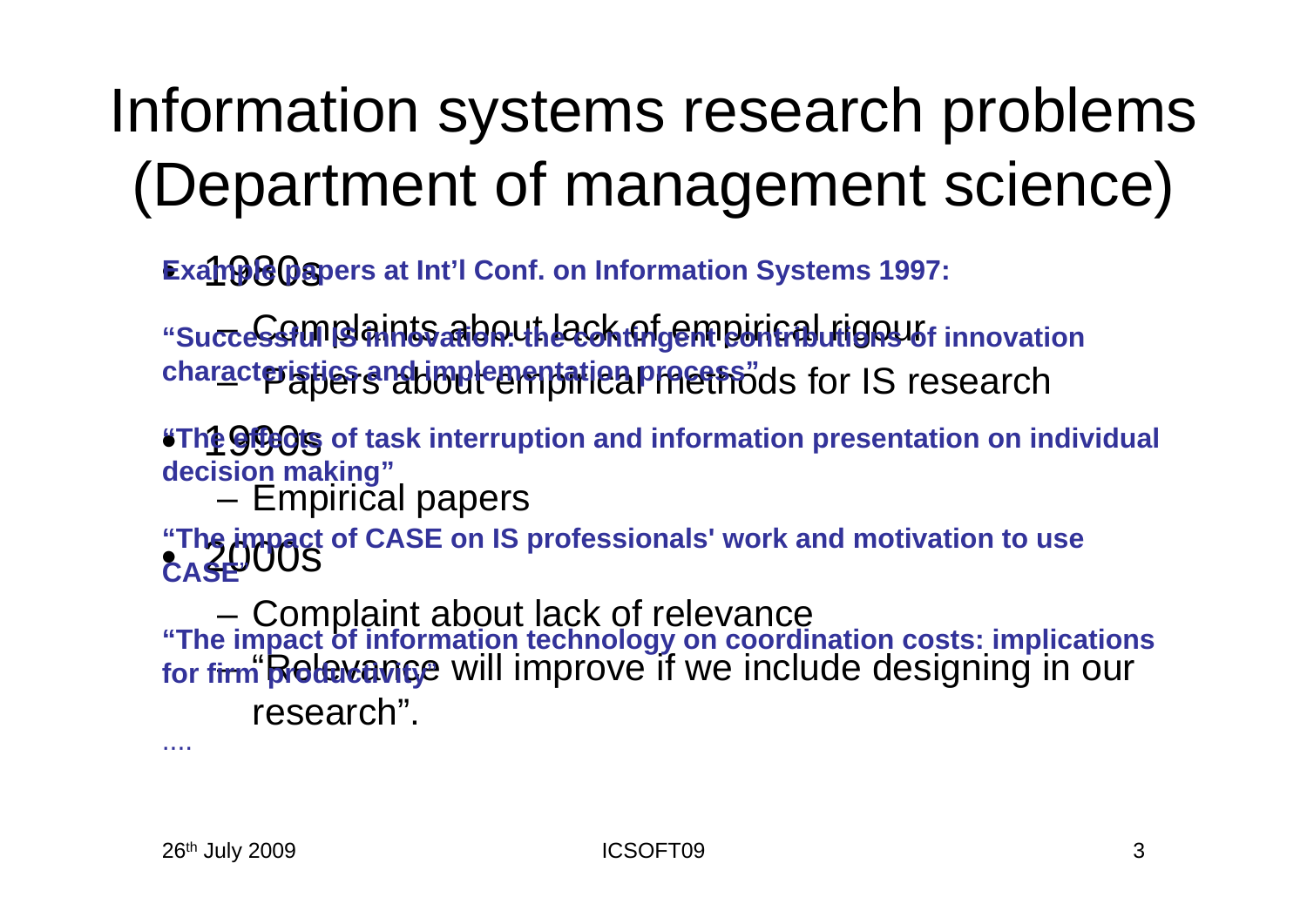#### Software engineering research problems (Department of computer science)

**Int'l Cong OpsSoftware Engineering 2003:** 

–"Improving web lacinits tightes tin taxith user session date" of SE techniques delivered by Academia **"Constructing test suites for interaction testing"**

– Papers about how to do empirical validation of techniques **"Improving test suites via operational abstraction"**

"Recovering documentation-to-source-code traceability links using latent **semantic indexing"**

 Increasing number of papers validate their solution **"Computer-assisted assume/guarantee reasoning with VeriSoft**"

– Complaints that solutions solve no relevant problems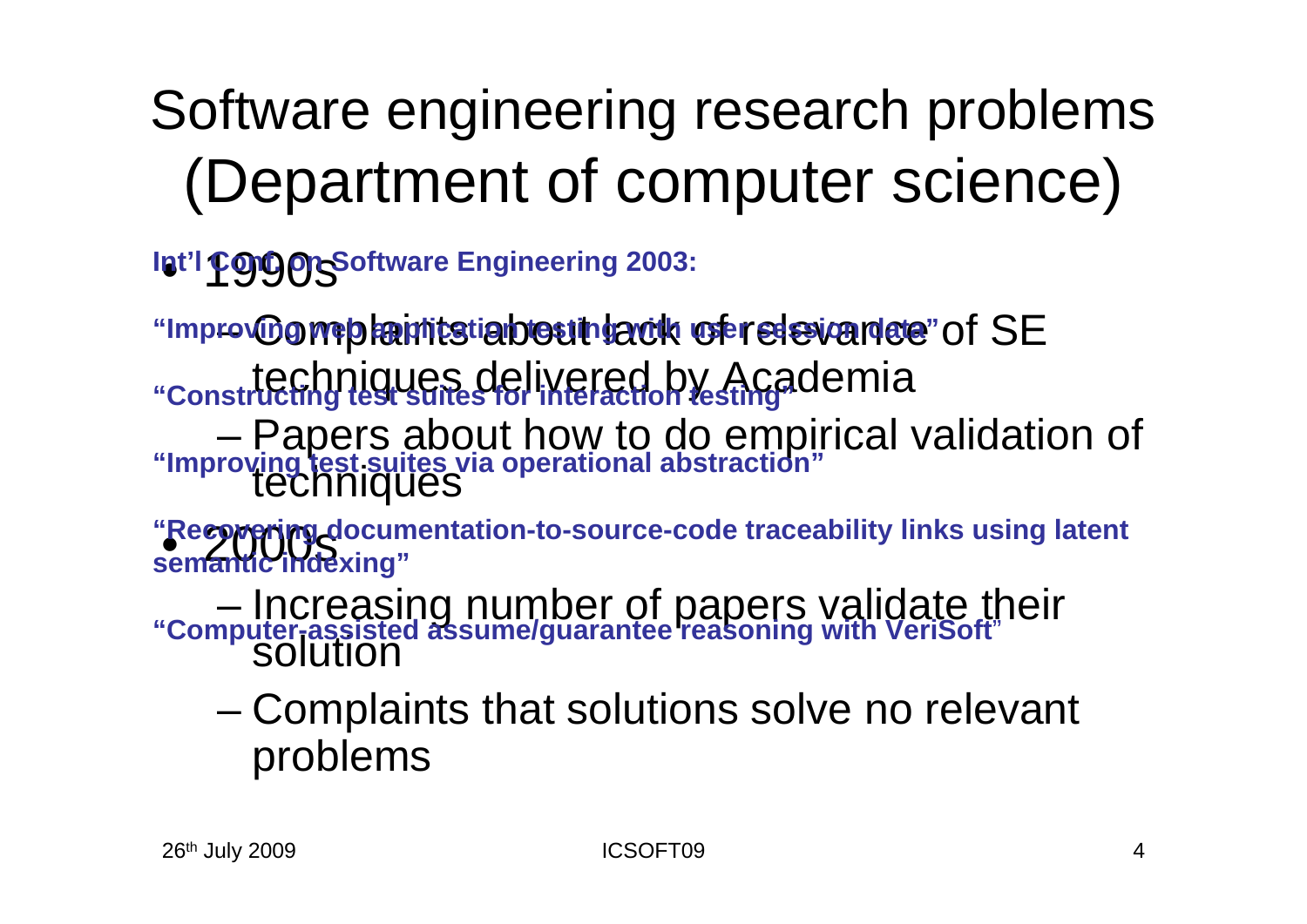# The problem of the problem

- "Unvalidated technology will not be used" (SE)
	- But validated solutions to irrelevant problems will not be used either
- "Applicable knowledge consists of solutions to design problems" (IS)
	- –But designs can be irrelevant too
- Reflection
	- Relevance is context-dependent
	- Relevance is time dependent
	- Relevance is fitness to solve a practical problem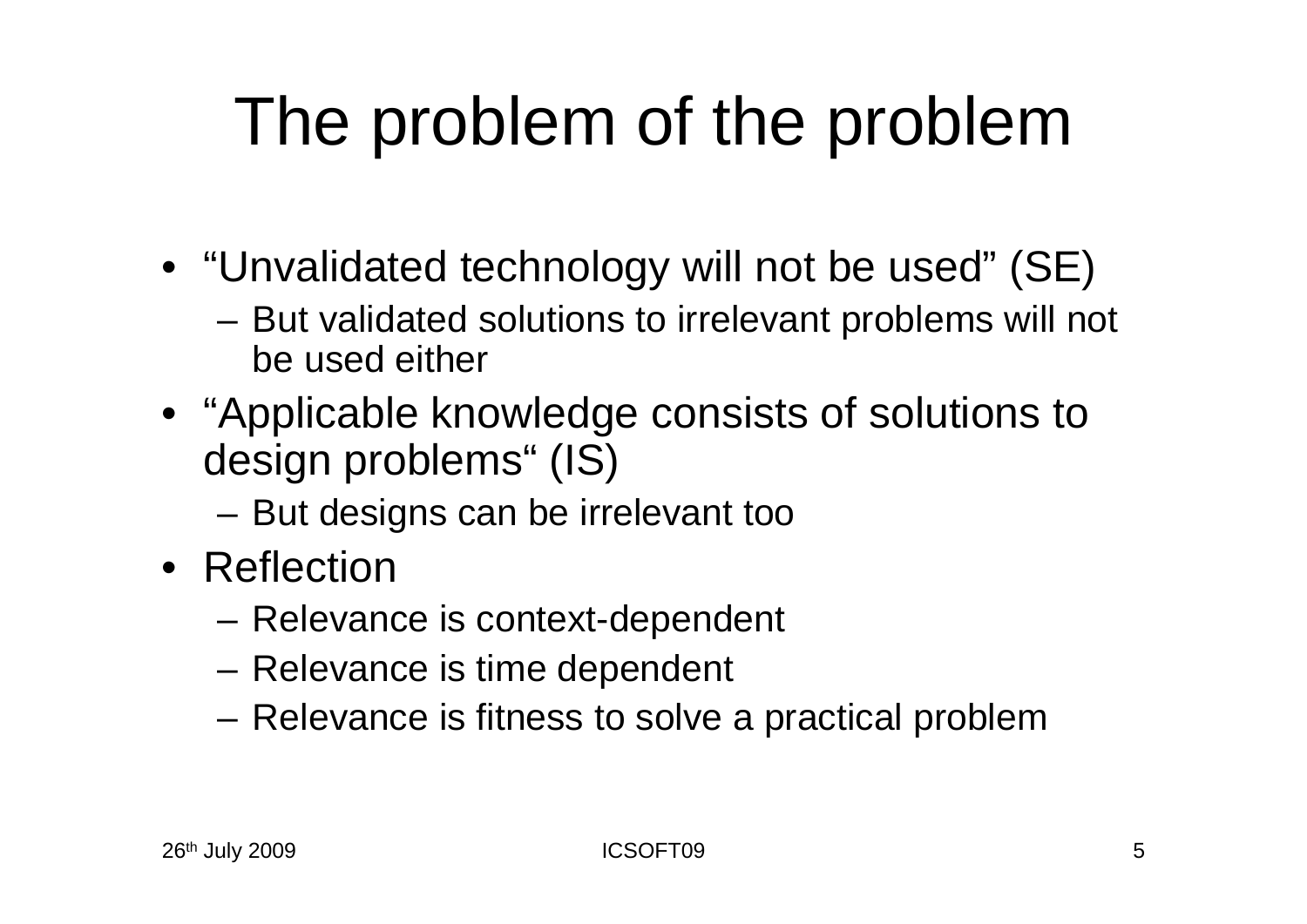• We should look at the kind of problems we want to solve!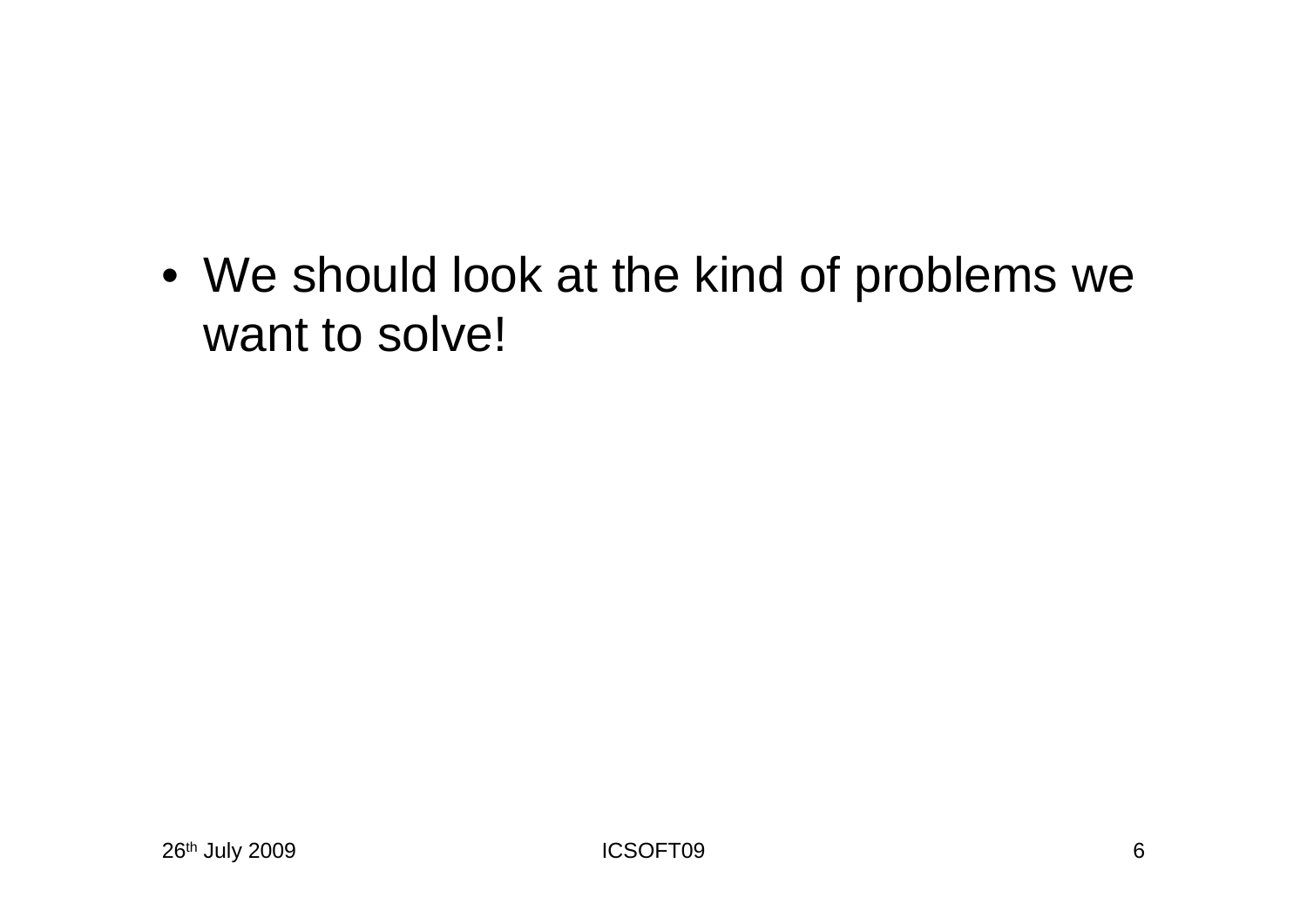## Practical problems versus knowledge problems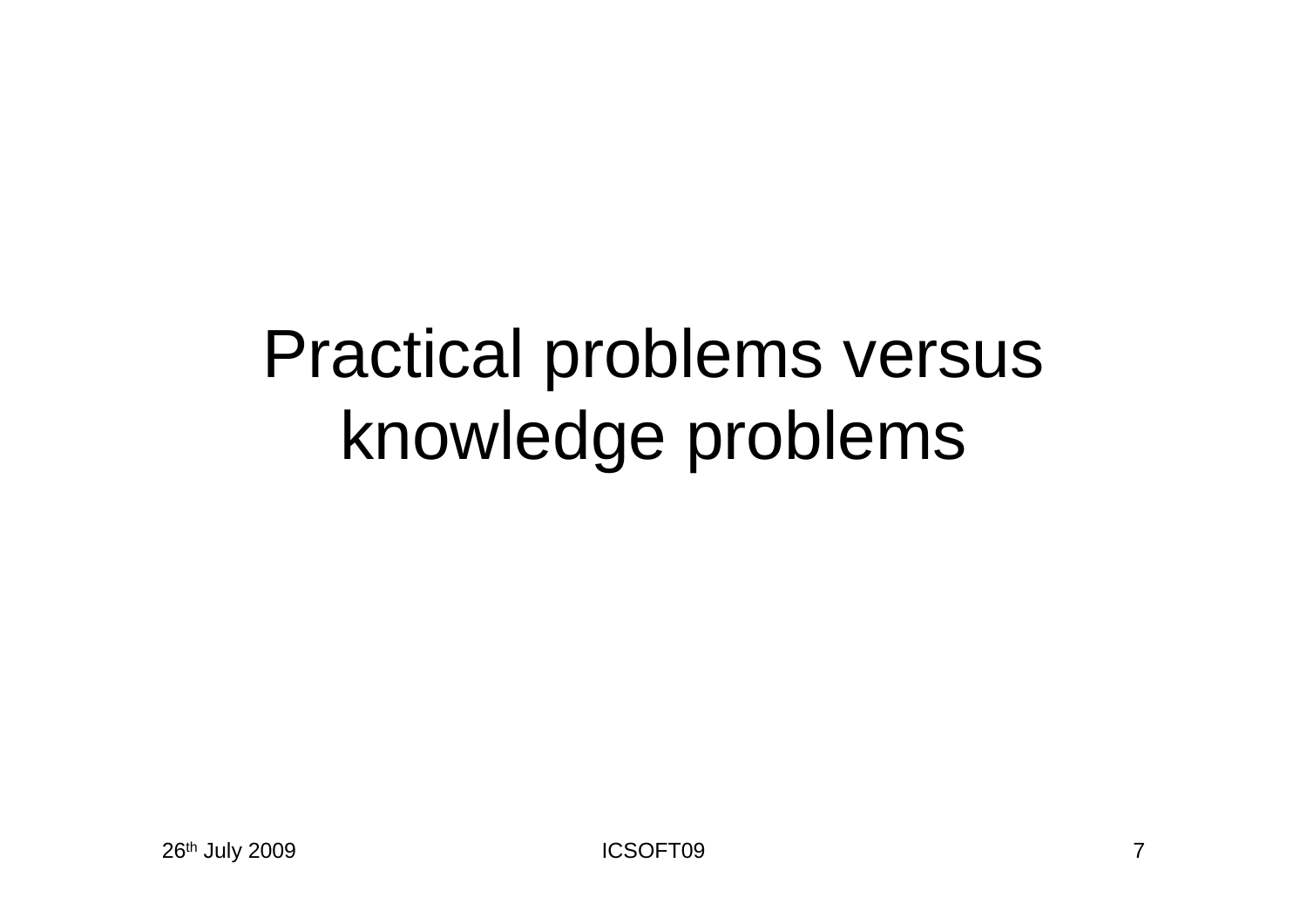#### Practical problems versus knowledge problems

- Practical problem
	- Difference between current state of the worldand what a stakeholder would like it to be
		- To solve it, stakeholder must change the world
- Knowledge problem
	- Difference between what current stakeholder knows and what the stakeholder wants to know
		- To solve it, stakeholder needs to change their knowledge of the world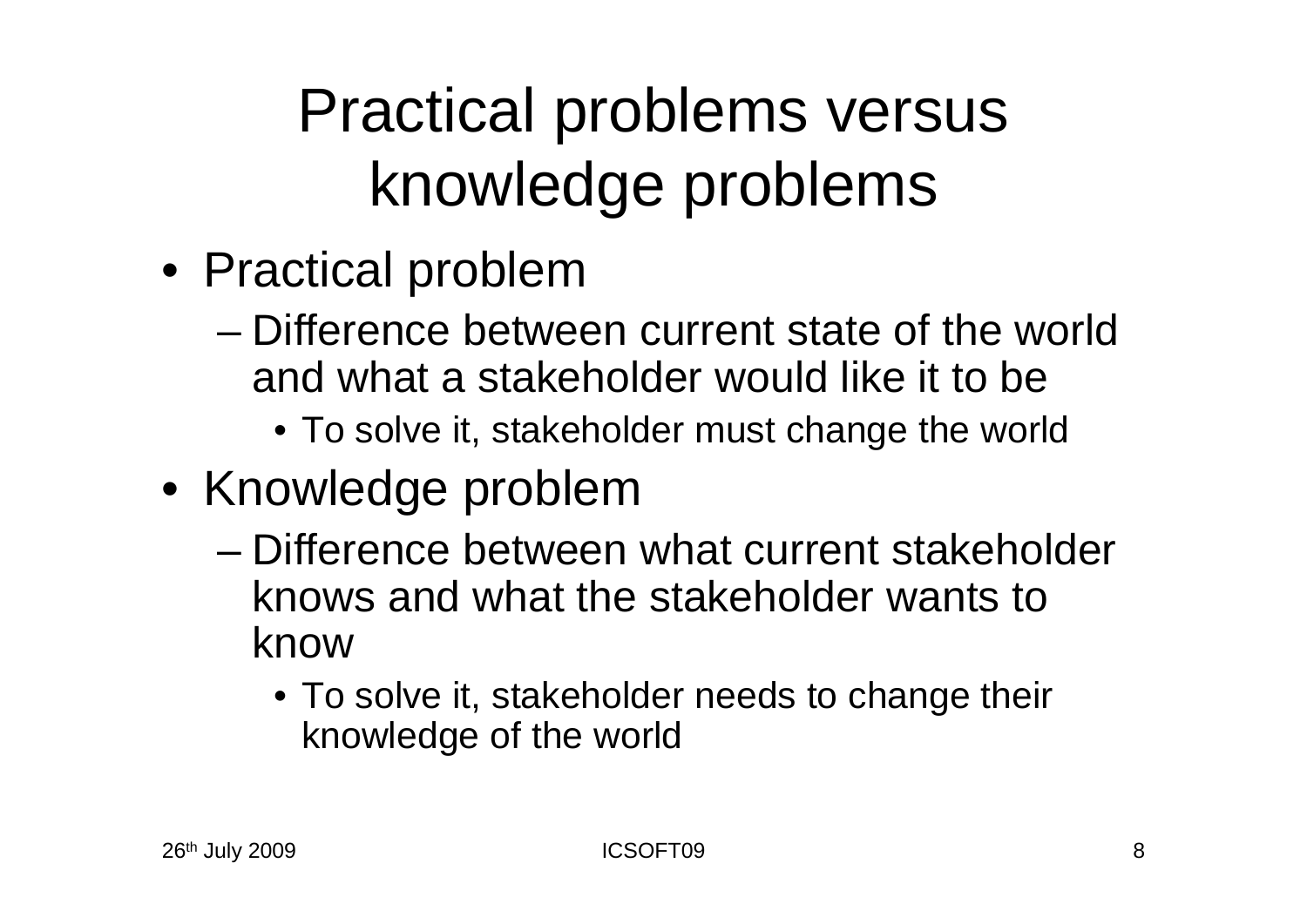#### Knowledge question or practical problem?

- What are the goals of these users?
	- K. Empirical question
- What would be a good procurement process for Office supplies?
	- P. Design an improved procurement process
- What is the complexity of this algorithm?
	- K. Analytical question
- Why is this algorithm so complex?
	- K. Analytical question
- Find an algorithm to solve this problem
	- P. Design an algorithm to solve this problem
- How do users interact with this system?
	- K. Empirical question
- • Why do users interact with the system this way?
	- K. Empirical question
- What would be a good architecture for hospital-insurance company communication?
	- P. Design an architecture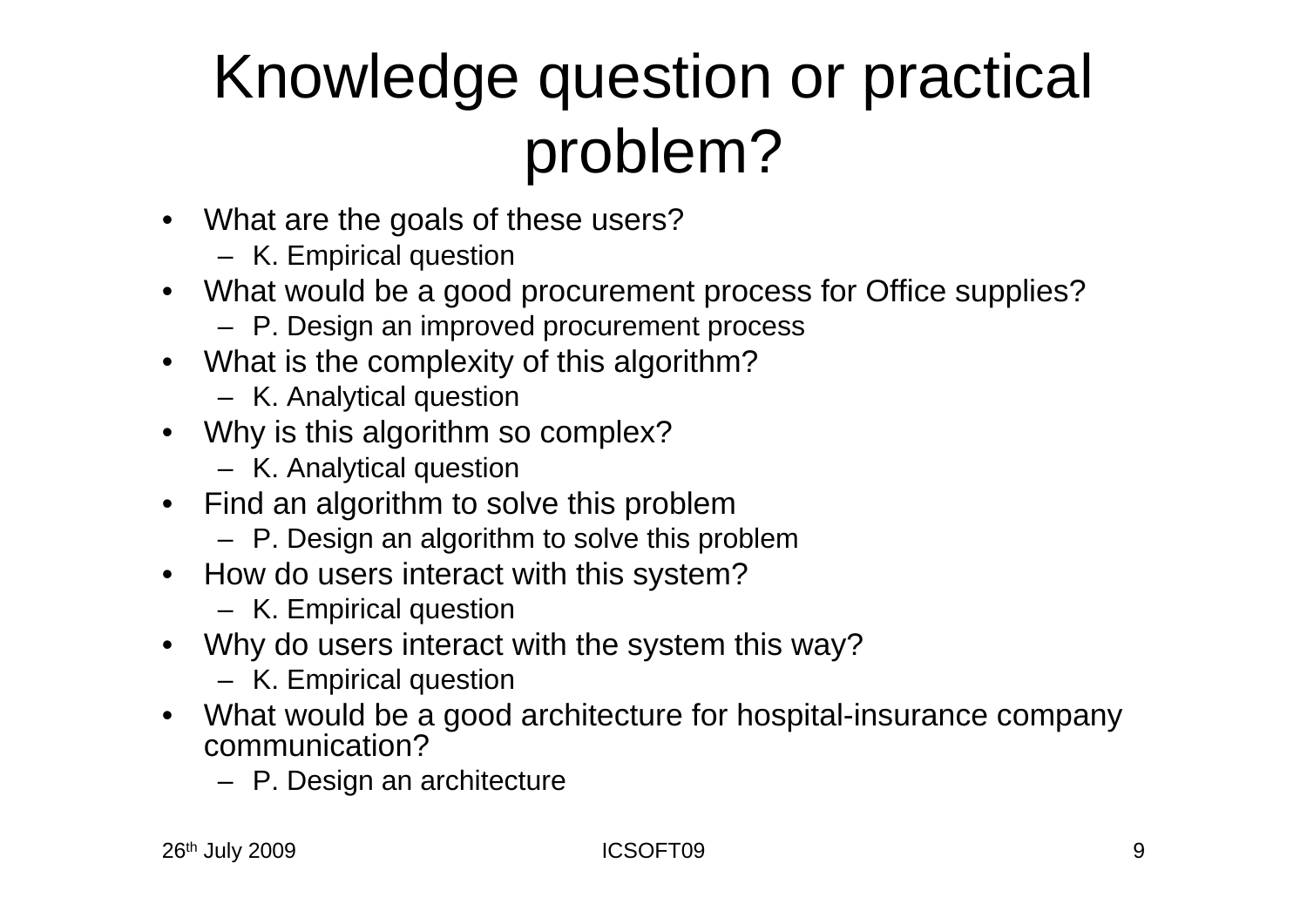## What kind of problem?

- *What is the architecture of the communication infrastructure between A and B?*
	- – *K Problem: infrastructure exists, stakeholder does not know what its architecture is*
- *What is a communication infrastructure between*

– *P Problem: A blueprint must be made* Misleading!

 $\bullet$  *Design a communication infrastructure between …*

*P Problem: A blueprint must be made*

*…*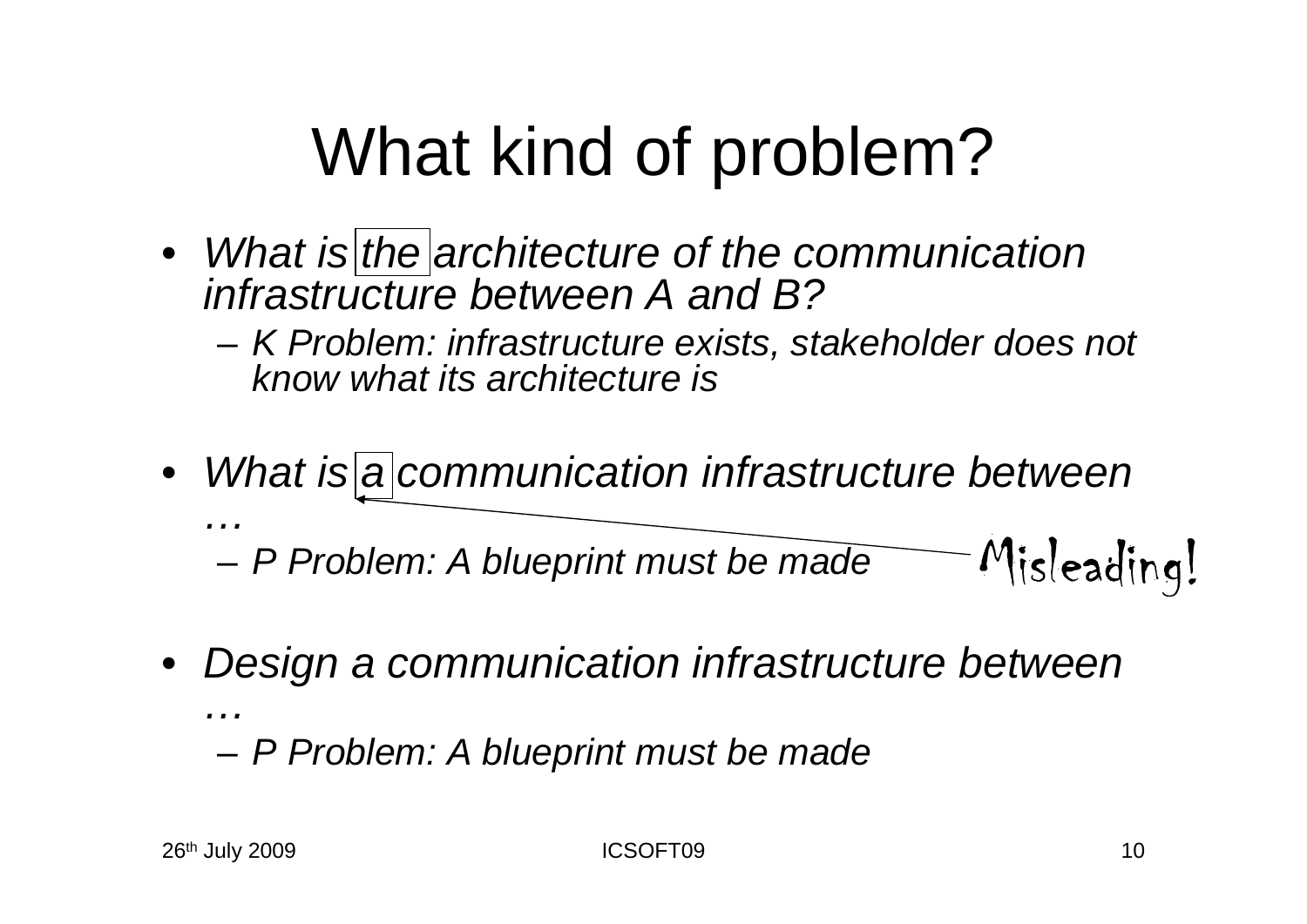## **Heuristics**

- Practical problems
	- Are solved by changing the state of the world
	- Solution criterion is utility
		- Problem-dependent: stakeholders and goals
		- Many solutions; but trade-offs
	-

Doing Changing the world Future-oriented

- Knowledge questions
	- Are solved by changing the knowledge of stakeholders.
	- Solution criterion is truth
		- Problem-independent: no stakeholders
		- One solution; but approximations



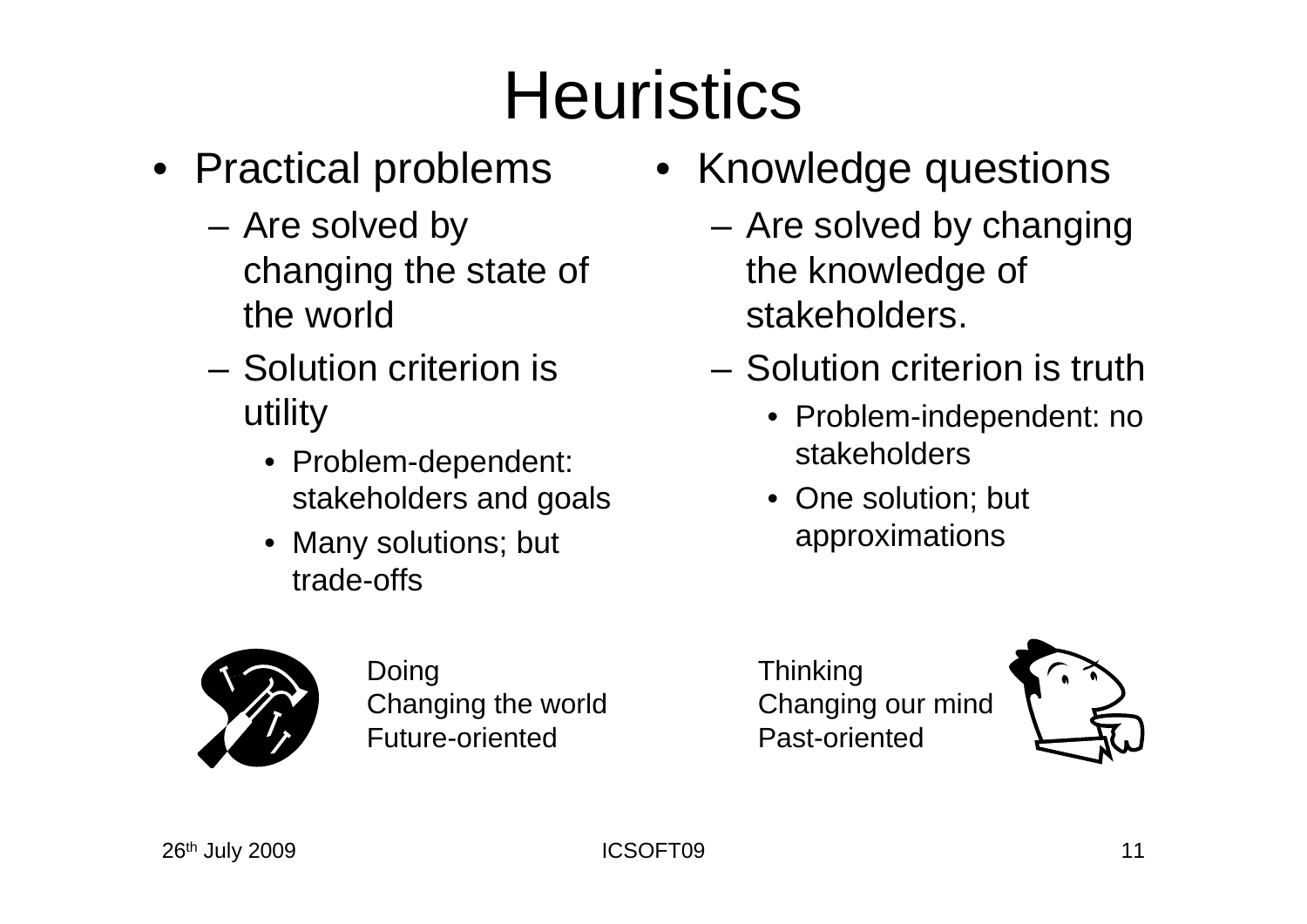## Science versus engineering

- - Are solved by changing the state of the world
- Practical problems Knowledge questions
	- Are solved by changing the knowledge of stakeholders.

Engineering = rational search for new or improved technology

Science = rational search for new or improved knowledge

Rational = Being able to justify your answers •in terms of alternatives not chosen •and in terms of goals to be achieved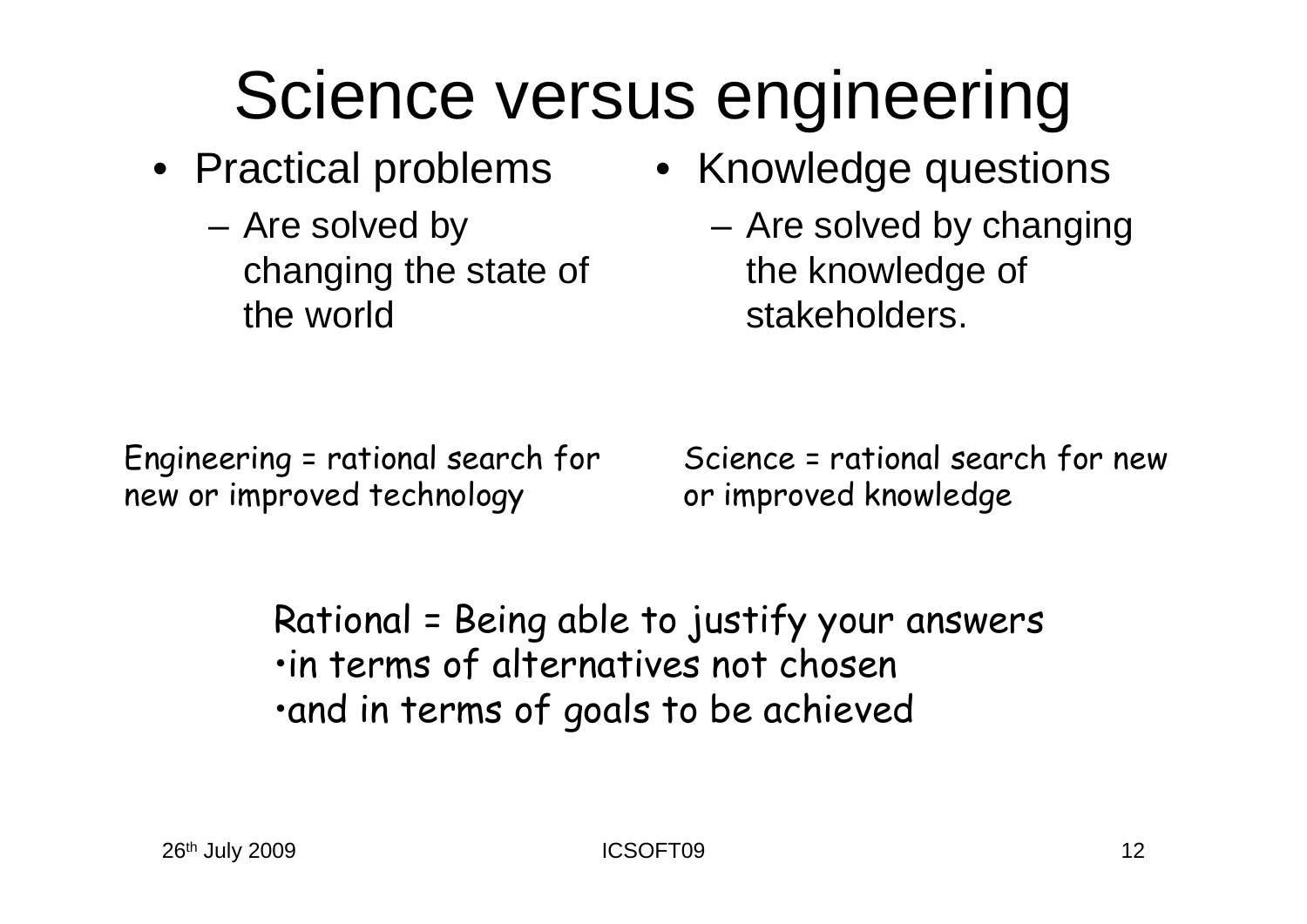## Engineering cycle

- •**Problem investigation:** What is the problem?
- $\bullet$ **Solution design:** Specify a solution
- •**Design validation:** Does it solve the problem?
- $\bullet$  **SelectionDesign cycle / RE**
- **Specification implementation**
- $\bullet$ **Implementation evaluation:** Did it solve the problem?

•Engineering is a rational way to solve a practical problem

- •Specification: Make a blueprint before acting
- •Validation: Be critical about the blueprint, consider alternatives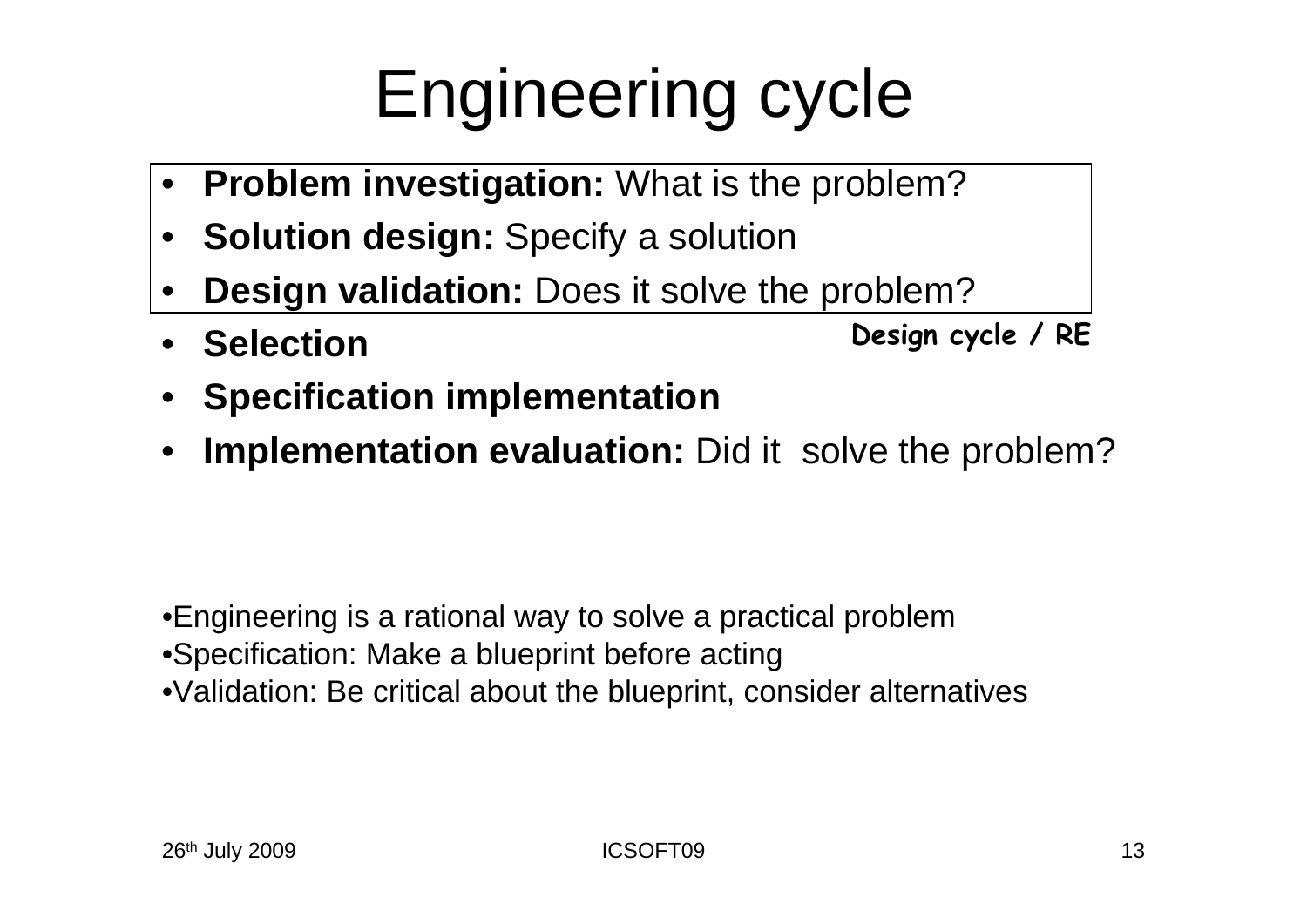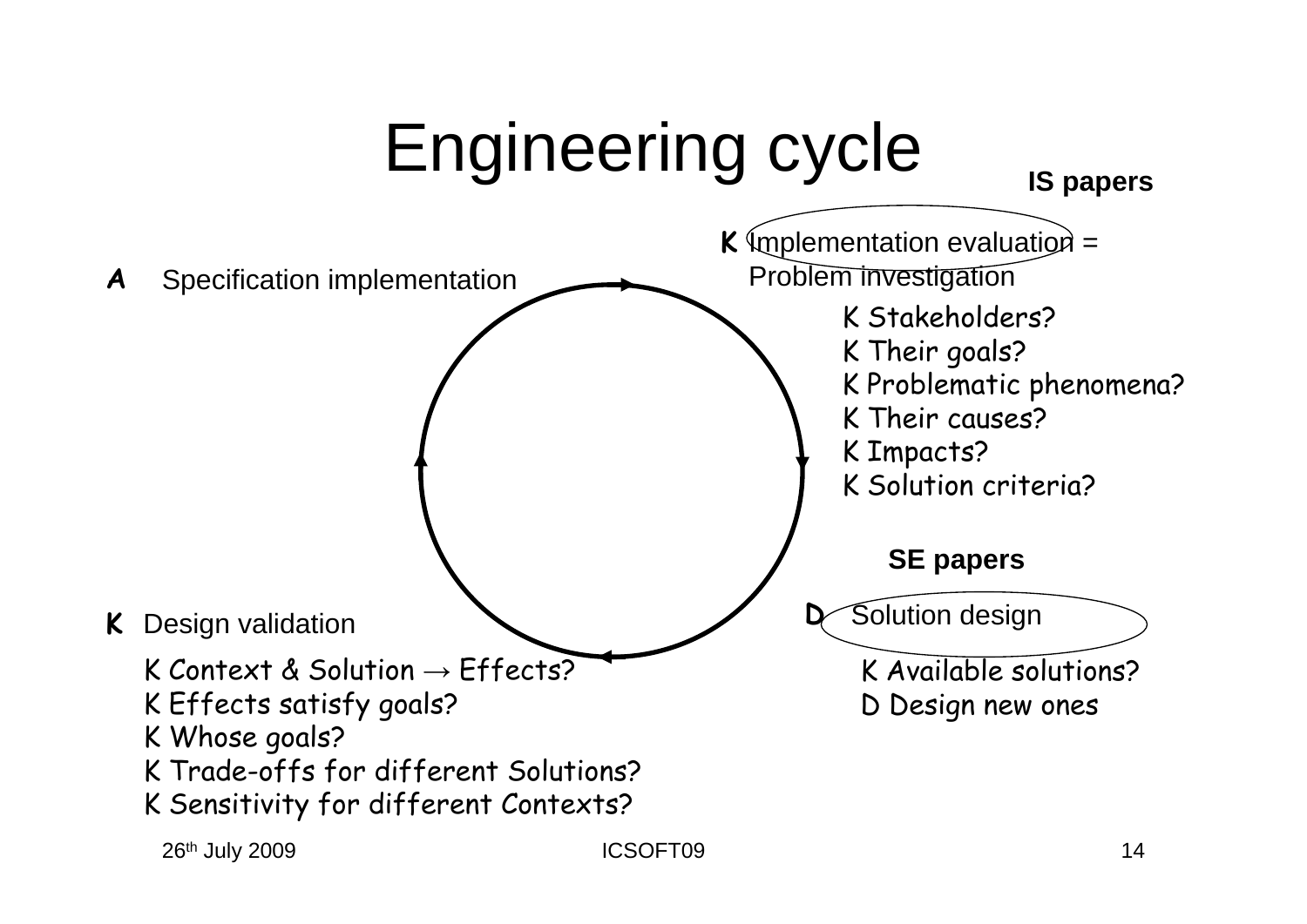#### Information systems research problems (Department of management science)

**Example papers at Int'l Conf. on Information Systems 1997:**

**"Successful IS innovation: the contingent contributions of innovation characteristics and implementation process"**

**"The effects of task interruption and information presentation on individual decision making"**

**"The impact of CASE on IS professionals' work and motivation to use CASE**"

**"The impact of information technology on coordination costs: implications for firm productivity**"

Implementation evaluation

....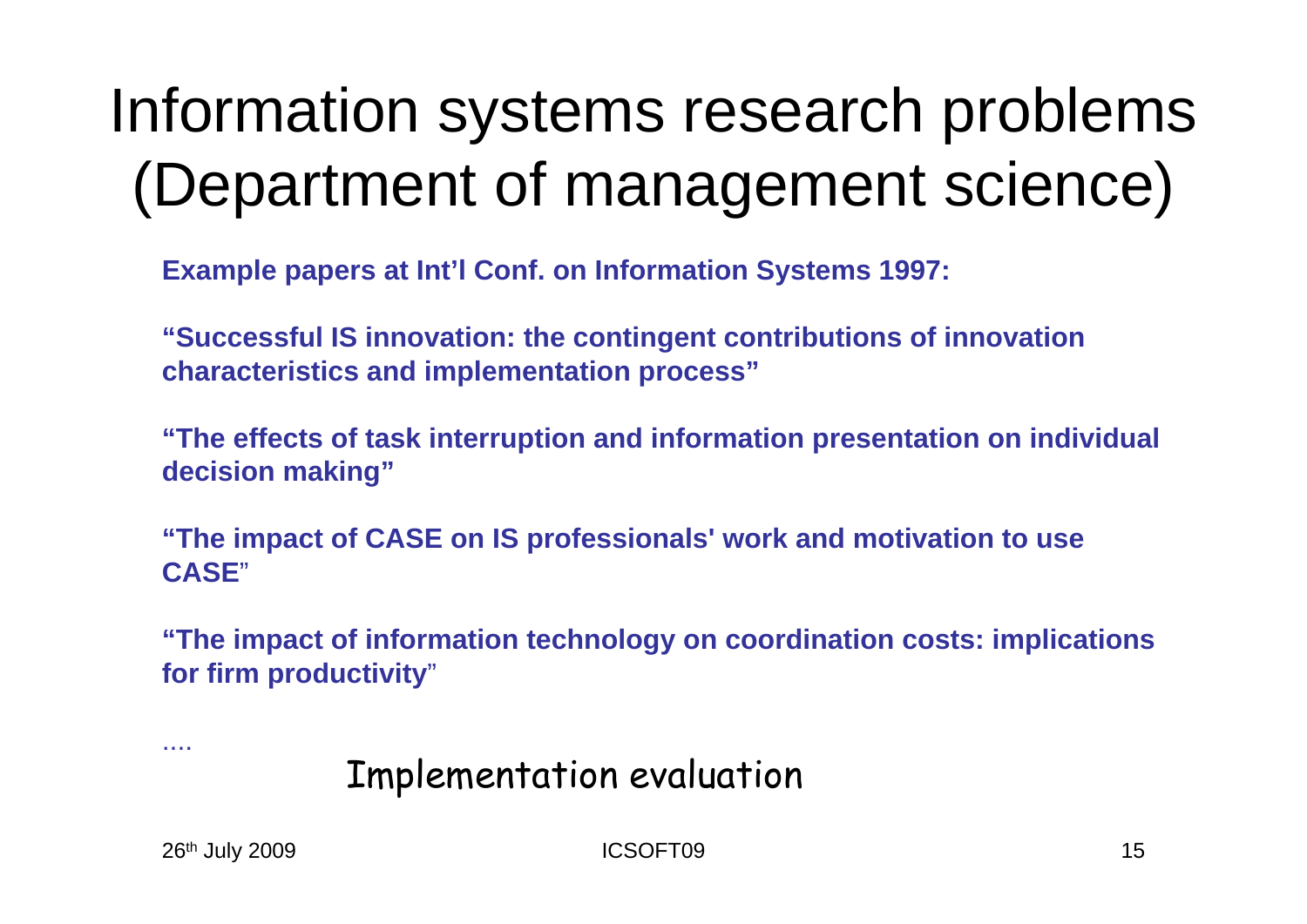#### Software engineering research problems (Department of computer science)

**Int'l Conf. on Software Engineering 2003:**

**"Improving web application testing with user session data"**

**"Constructing test suites for interaction testing"**

**"Improving test suites via operational abstraction"**

**"Recovering documentation-to-source-code traceability links using latent semantic indexing"**

**"Computer-assisted assume/guarantee reasoning with VeriSoft**"

#### Solution design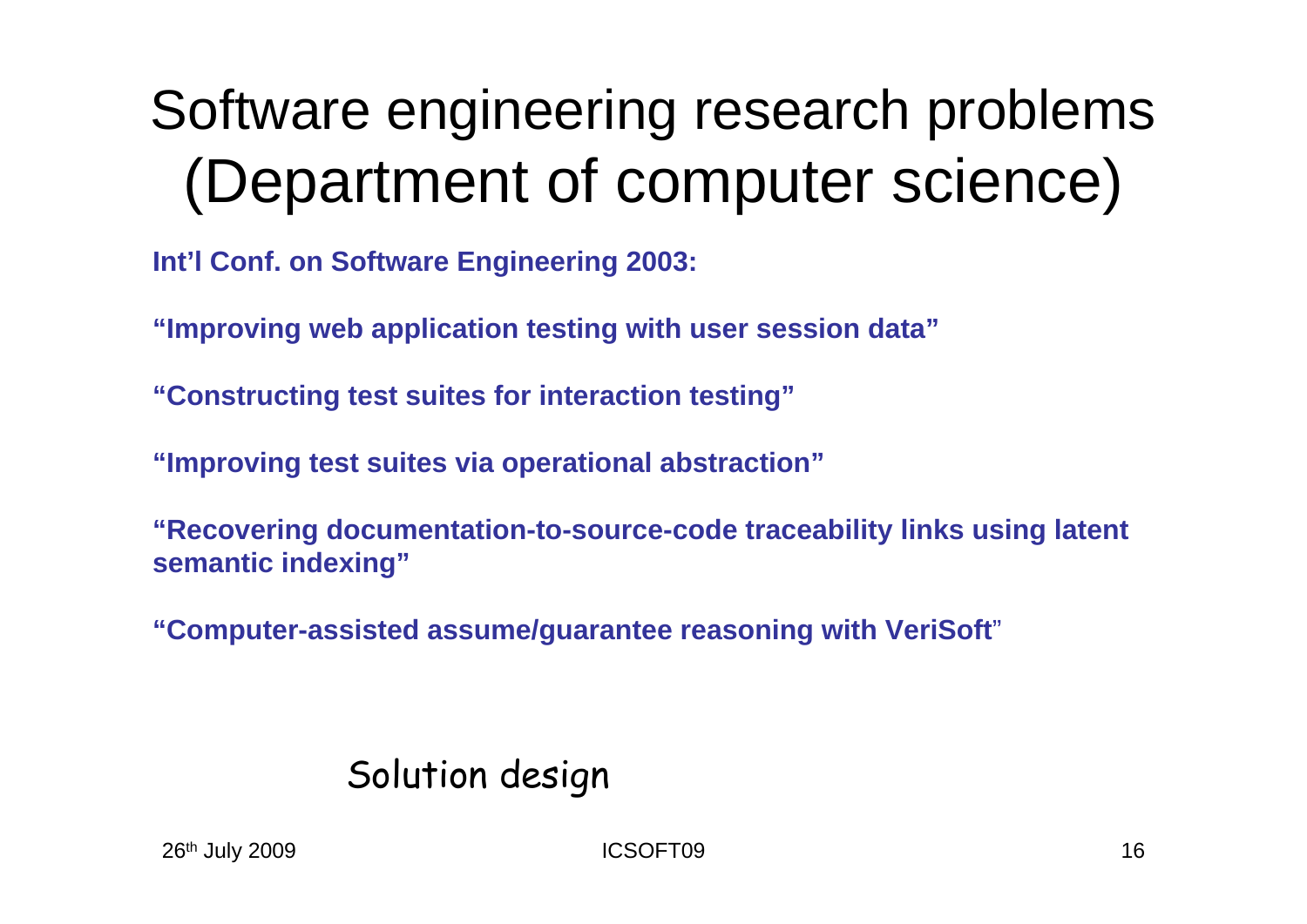## Engineering research questions

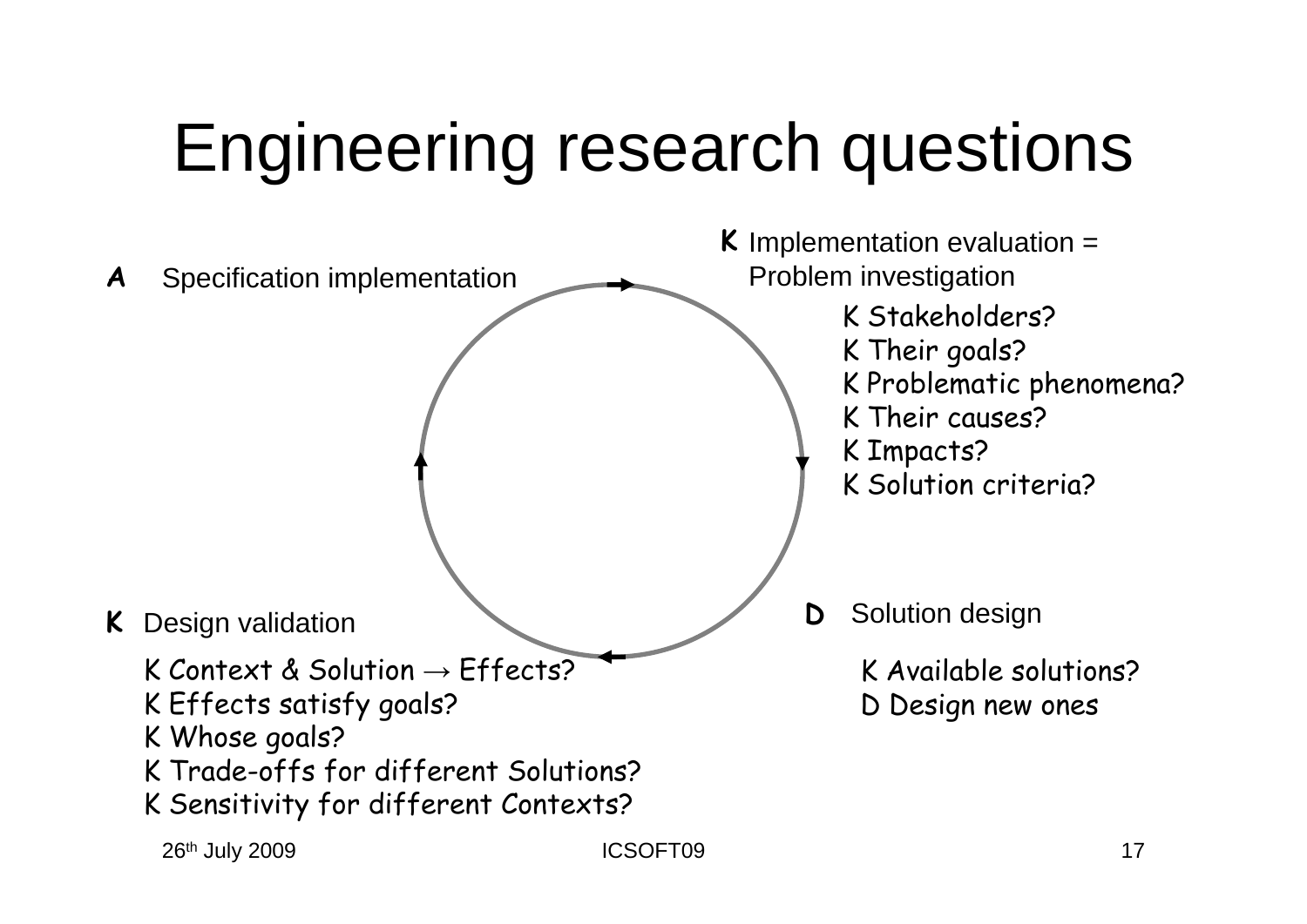## Engineering research questions

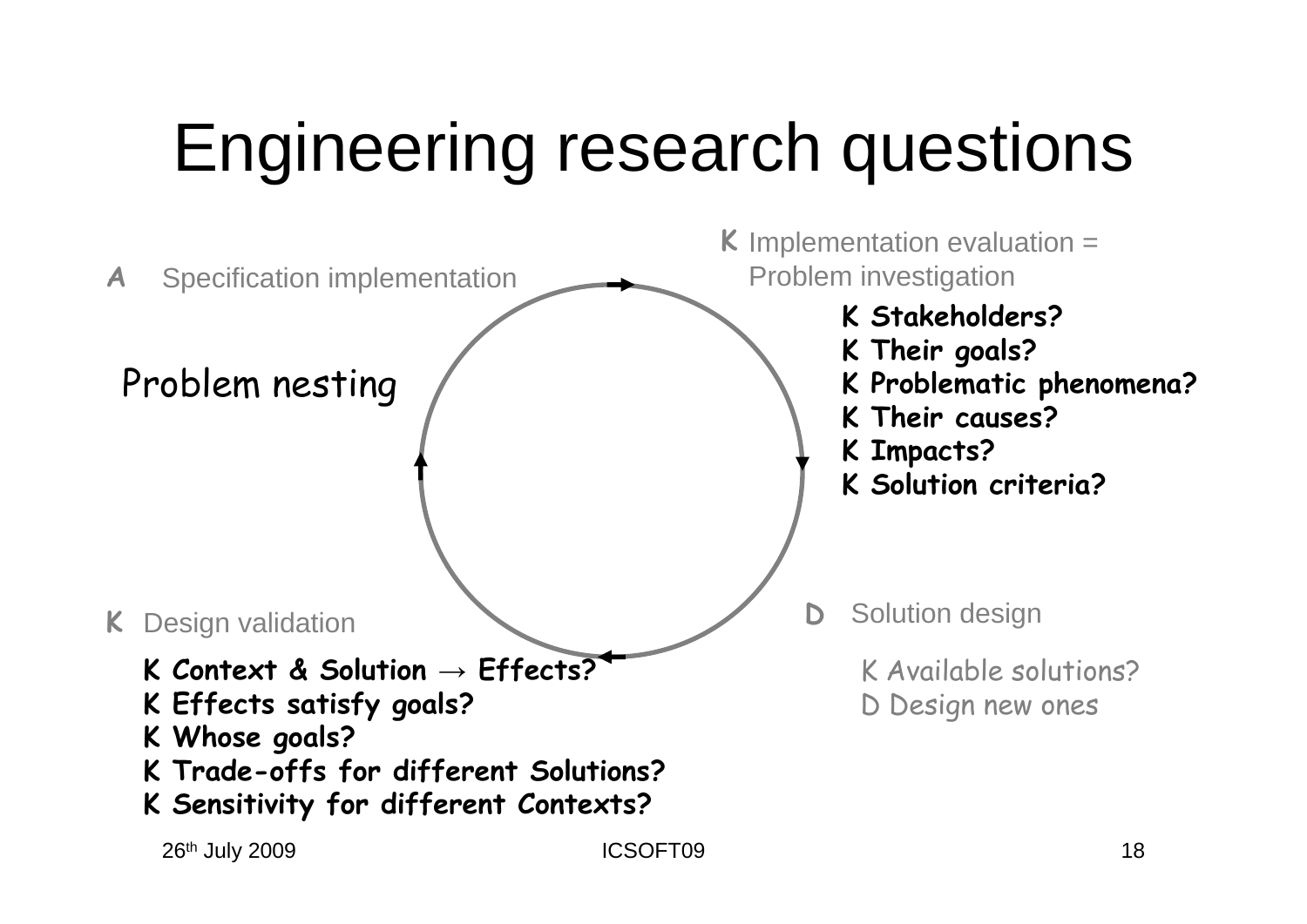26<sup>th</sup> July 2009 19 How can we improve financial evaluation of process-aware information systems? K Current problems with evaluation? K Current approaches to financial evaluation?St, Ph, Go, Cr K Build taxonomy of approaches K Classify approaches K Validate classificationK Criteria for taxonomies?K Collect taxonomiesK EvaluateP Design new one K Validate against criteria K Evaluate themP Develop new approach: Causal loop models K Make causal loop models of cost factors of PAIS**K** Collect modeling guidelines P Acquire modeling toolsK Validate it K Check design argument  $\sum_{n=1}^{\infty}$  P Experiment to test one model P Pilot study using another model K Reflection: lessons learned**Problem decomposition Problem sequence**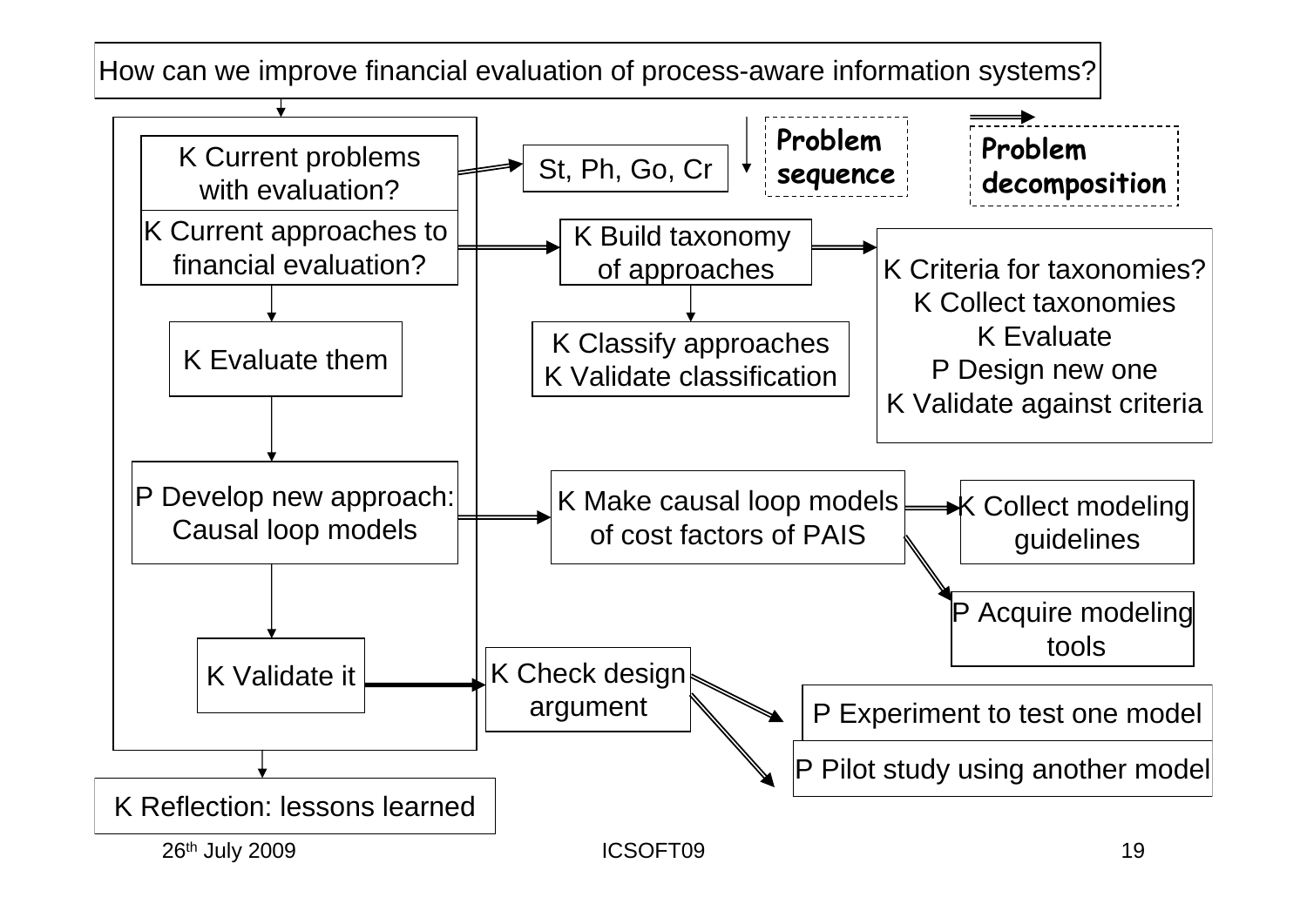#### Bulleted list form

- Improving the financial evaluation of PAIS
- Problem investigation
	- Current problems with financial evaluation
		- Current approaches
			- Taxonomies of approaches
			- Our taxonomy
		- Evaluation of approaches
- Solution approach
	- Causal loop models
	- CLDs of cost factors
- Validation
	- The engineering argument
	- Experiment
	- Pilot study
- Discussion and lessons learned
- Appendices
	- Modeling guidelines for CL modeling
	- Tools for CL modeling

26th July 2009 ICSOFT09 20

Very good PhD thesis outline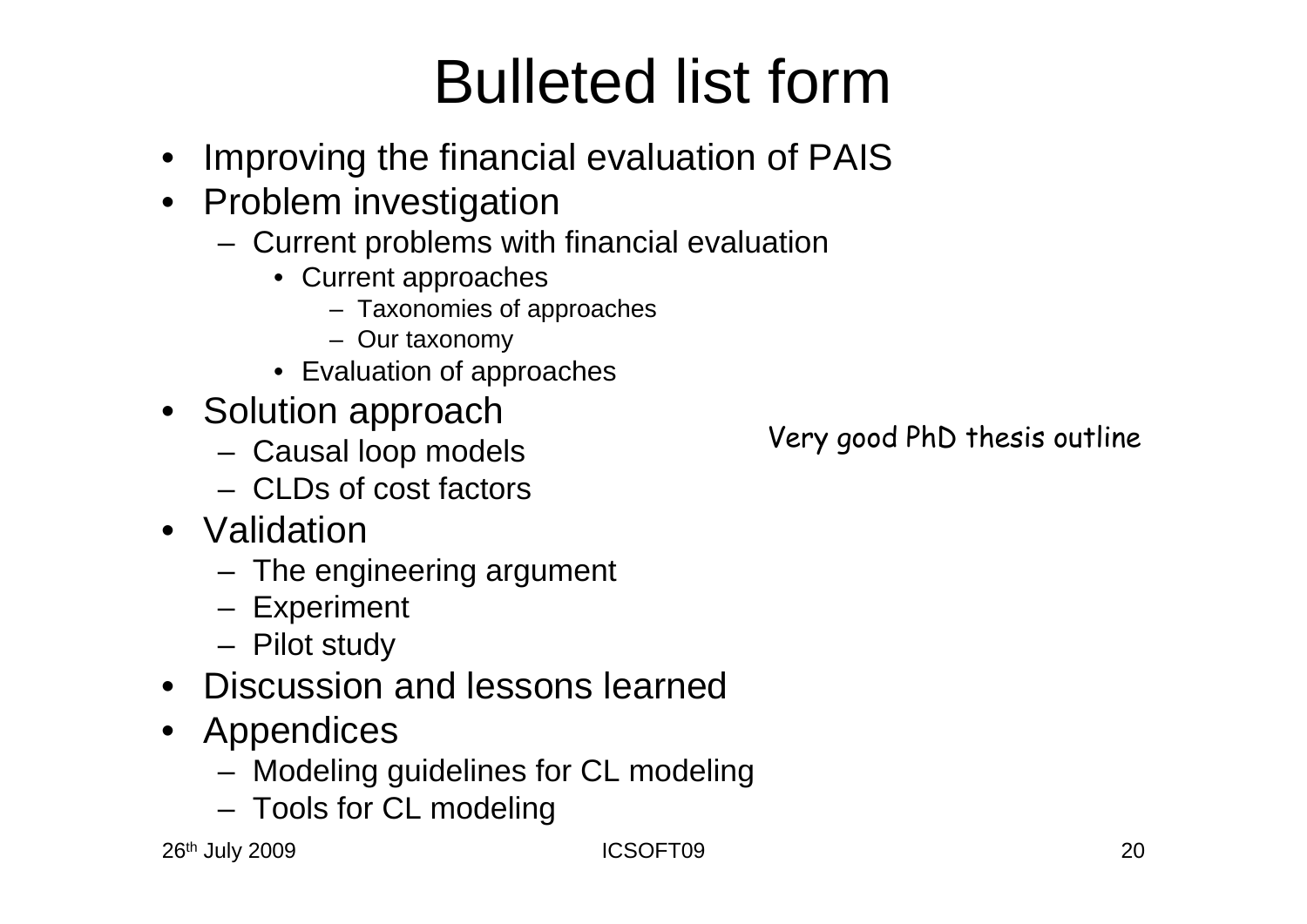## Engineering research questions

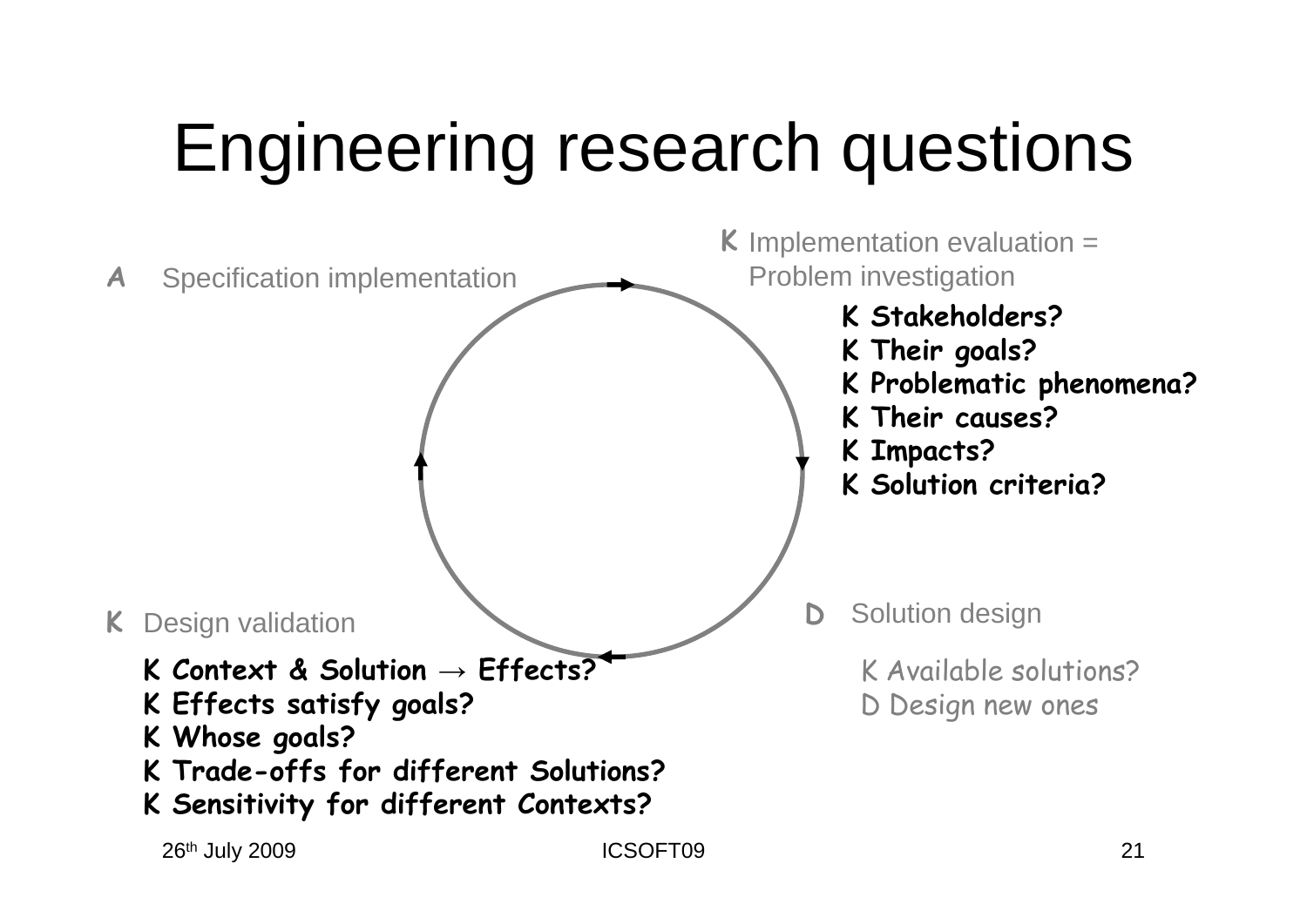#### Engineering questions at ICSE02 (Mary Shaw reformulated by me)



- • **Curiosity-driven engineering**
- • **Aim for radical technology?**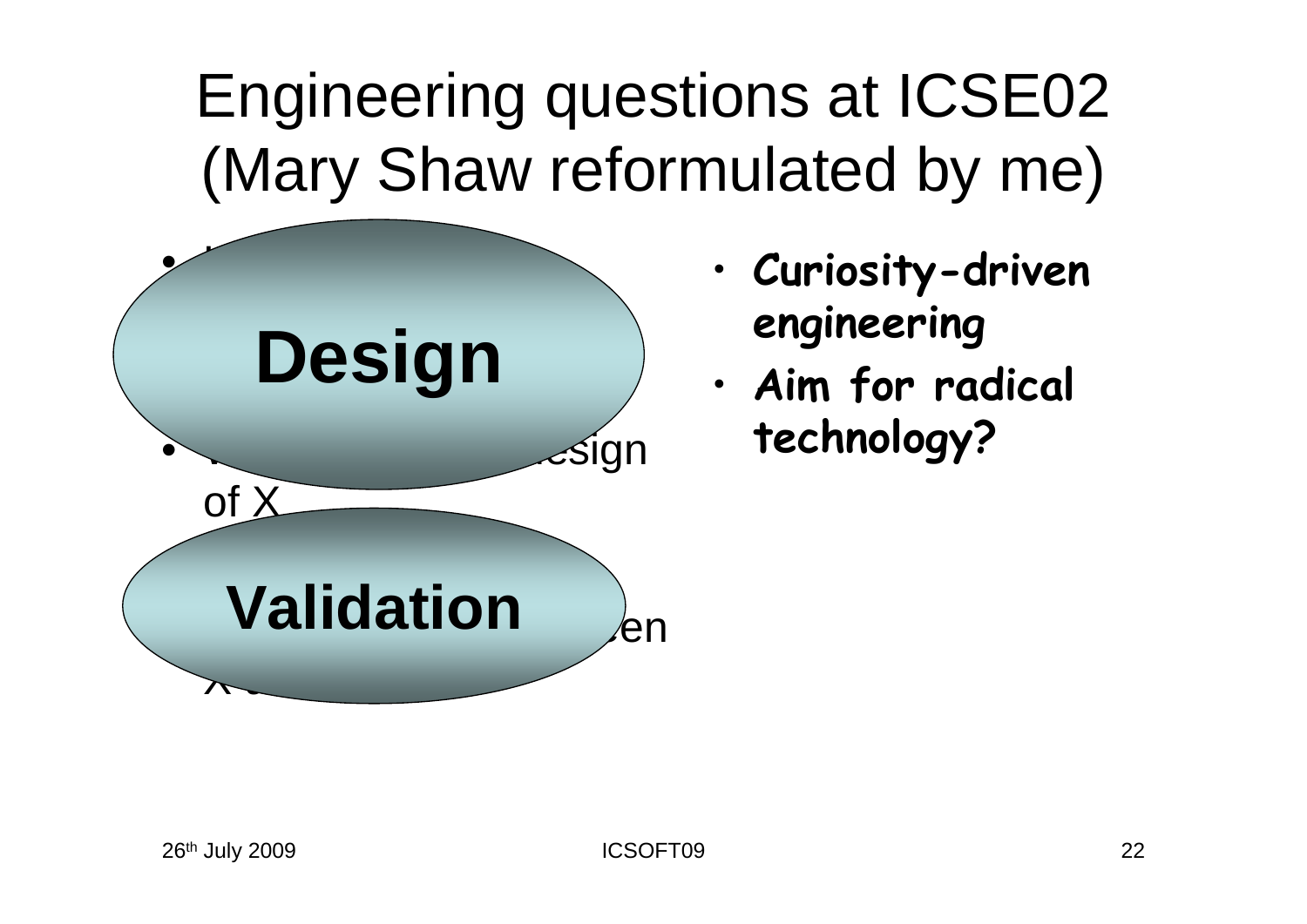Research questions at ICSE02 (Mary Shaw reformulated by me)



• **Explanatory research of the kind "Why does this happen?" is absent**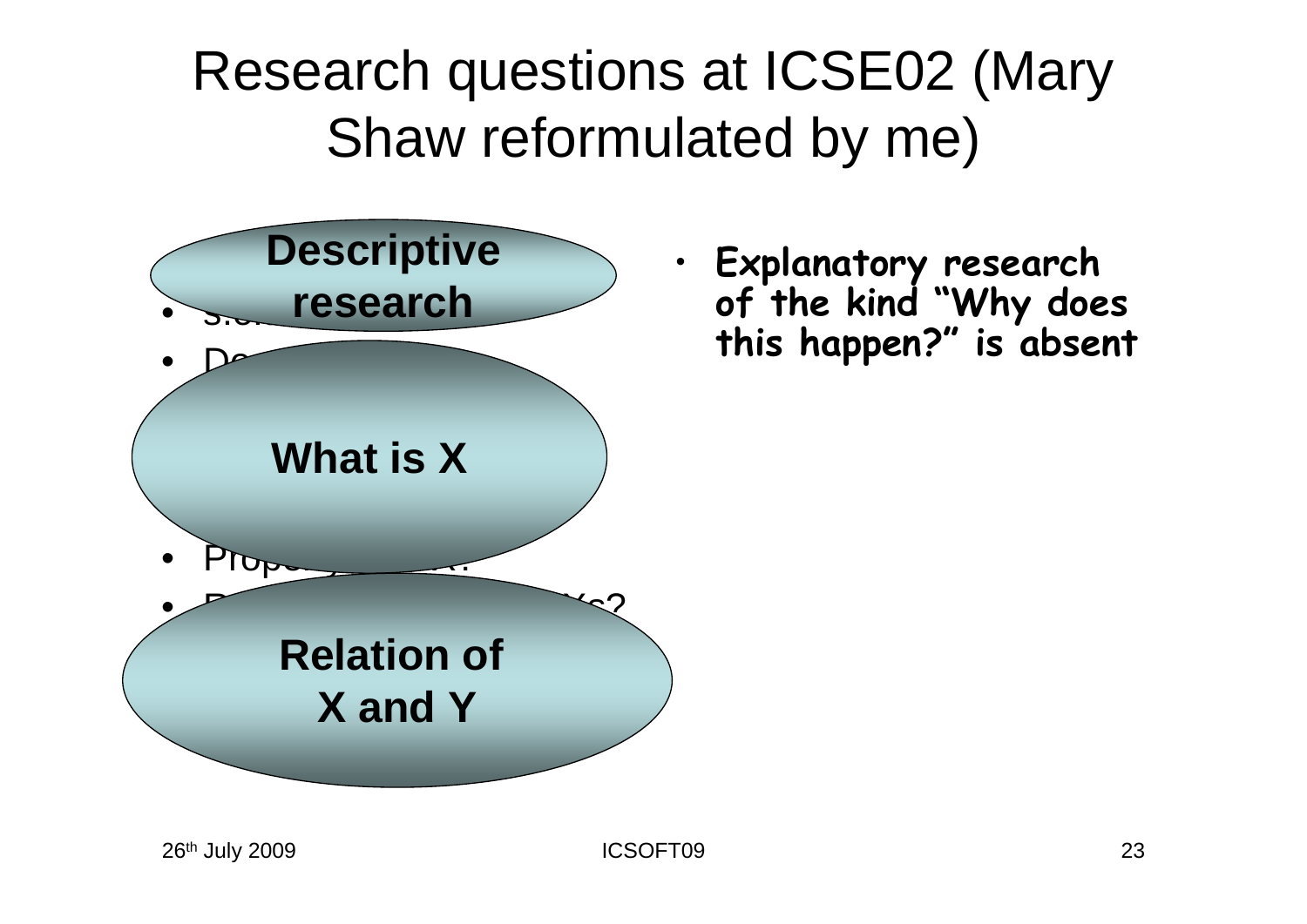# Design science and software engineering

#### **Theories**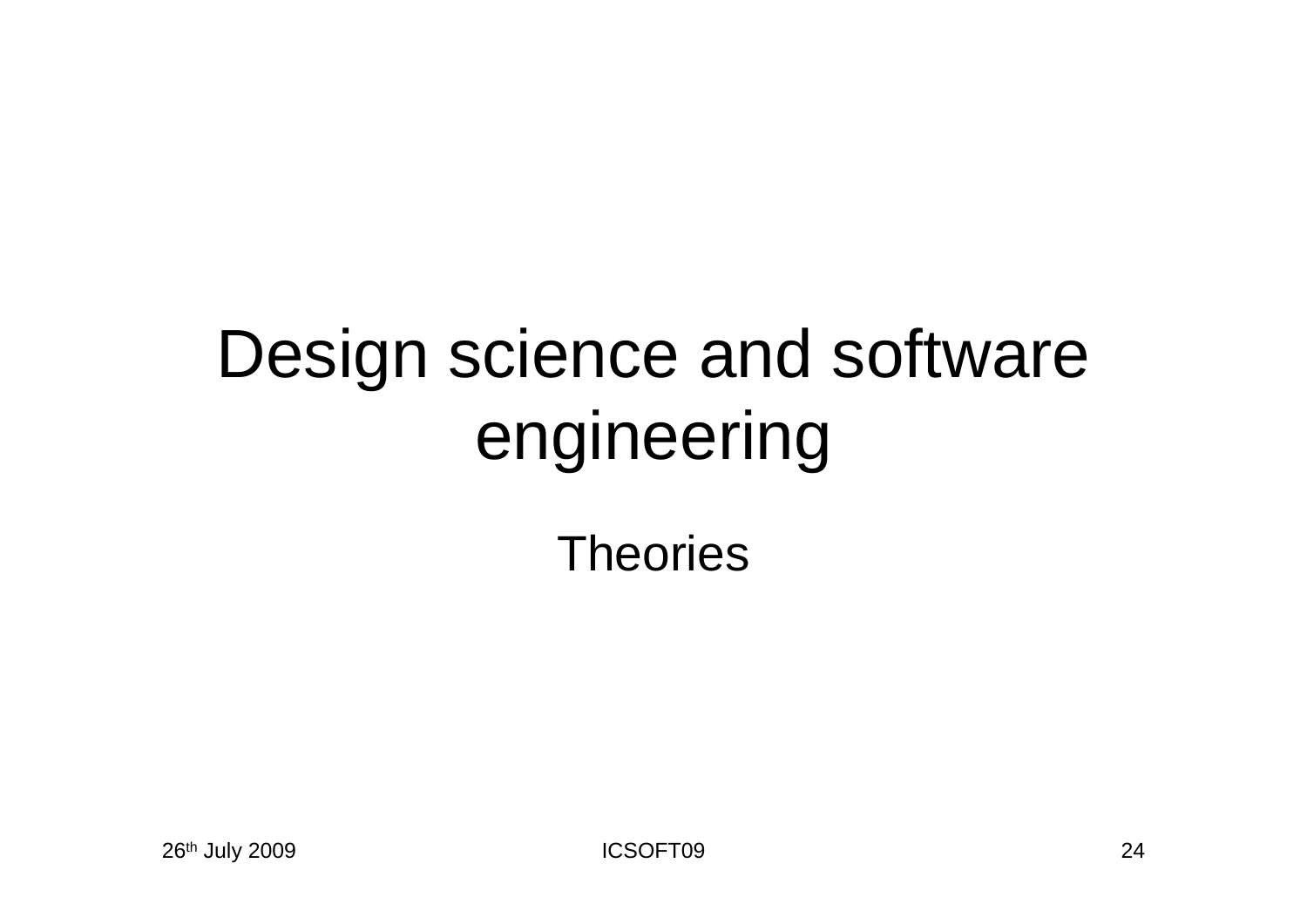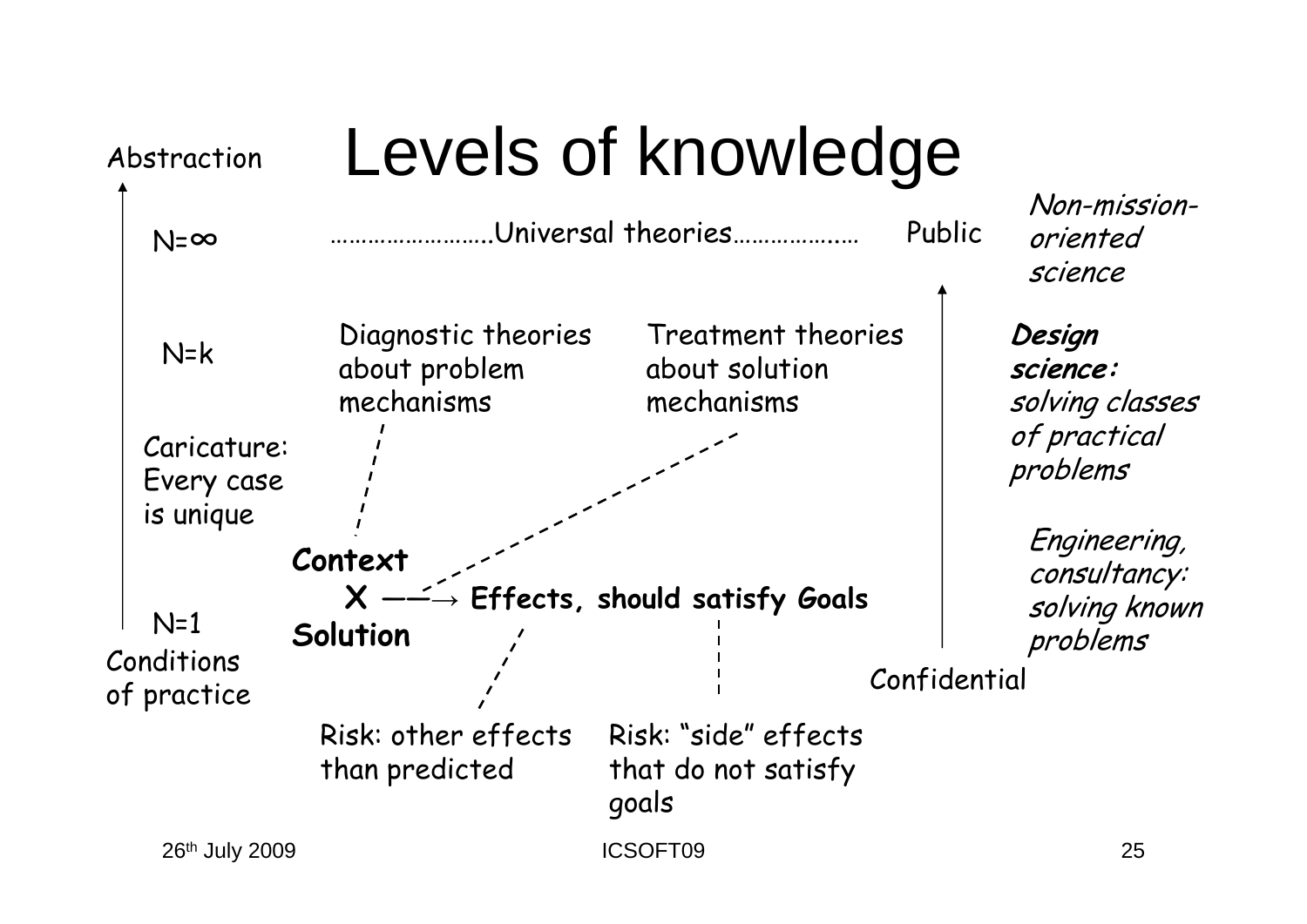| Object-oriented design methods                                                         |                                                                                                                                                                                                                                     |                                                                                                                                                                    |  |  |  |
|----------------------------------------------------------------------------------------|-------------------------------------------------------------------------------------------------------------------------------------------------------------------------------------------------------------------------------------|--------------------------------------------------------------------------------------------------------------------------------------------------------------------|--|--|--|
| Agarwal et al. 1999 [2]                                                                | design -<br>design —                                                                                                                                                                                                                | Theory of cognitive fit (T7)<br>Theory of HIP (T8)                                                                                                                 |  |  |  |
|                                                                                        | $\overline{\phantom{a}}$<br>post hoc explanation                                                                                                                                                                                    | Complexity of delegation (T9)<br>Theory of program understanding (T10)                                                                                             |  |  |  |
|                                                                                        |                                                                                                                                                                                                                                     | Conceptual entropy (T11)                                                                                                                                           |  |  |  |
| Design methodologies                                                                   |                                                                                                                                                                                                                                     | - Model for configuring constraint environments (T12)                                                                                                              |  |  |  |
|                                                                                        |                                                                                                                                                                                                                                     |                                                                                                                                                                    |  |  |  |
| Design notations and documentation                                                     | - basis for T13 - Classification theory (T14)                                                                                                                                                                                       |                                                                                                                                                                    |  |  |  |
|                                                                                        | Lloyd et al. 1999 [144] Proposea, assign Proposea, assign Directainty, familiarity and format (T16)<br>- proposed, design - CIPIT perspective on diagram clarity (T15)<br>- basis for T16 - Mathematical model of uncertainty (T17) |                                                                                                                                                                    |  |  |  |
| Software psychology                                                                    | basis for T19 —————————————————— Model of text comprehension (T20)                                                                                                                                                                  | 18) proposed, tested — Model of object-oriented program comprehension (T18)<br>Burkhardt et al. 2002 [119] proposed, tested procedural program comprehension (T19) |  |  |  |
| Damian et al. 2000 [21]                                                                | <b>EXECUTE:</b> The tested (instance) <b>CONFIDENTIAL CONFIDENT</b> Media richness theory (T21)<br>tested (instance) — Media-effect theory (T22)                                                                                    |                                                                                                                                                                    |  |  |  |
| in software engineering experiments". IEEE TSE,<br>30(2), February 2007, pages 87-107. | •J.E. Hannay et al. "A systematic review of theory use                                                                                                                                                                              | Social presence theory (T23)<br>No distinction made<br>between universal theories<br>and design theories                                                           |  |  |  |
| 26th July 2009                                                                         | <b>ICSOFT09</b>                                                                                                                                                                                                                     | 26                                                                                                                                                                 |  |  |  |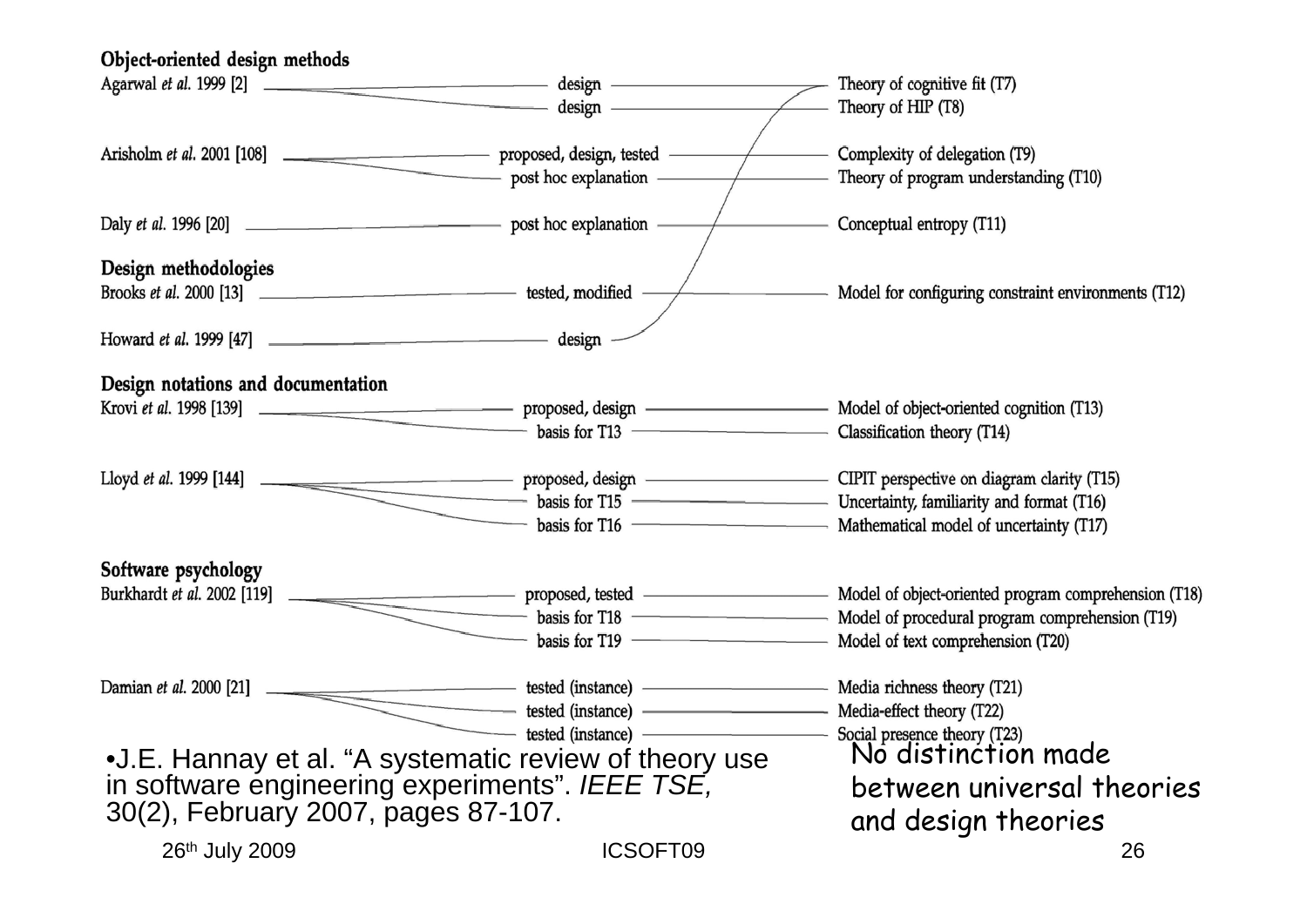## Frequently used IS theories

http://www.fsc.yorku.ca/york/istheory/wiki/index.php/Main\_Page

- 1. Diffusion of innovations theory
	- Agarwal, R., & Prasad, J. (1997). The role of innovation characteristics and perceived voluntariness in the acceptance of information technologies. *Decision Sciences,* 28(3), 557-582.
	- Armstrong, J. S., & Yokum, J. T. (2001). Potential diffusion of expert systems in forecasting. *Technological Forecasting and Social Change,* 67(1), 93-103.
	- Baskerville, R L & Pries-Heje, J (2001). A multiple-theory analysis of a diffusion of information technology case. *Information Systems Journal,* 11(3), 181-212.
	- Beatty, R. C., Shim, J. P., & Jones, M. C. (2001). Factors influencing corporate web site adoption: A time-based assessment. *Information & Management,* 38(6), 337-354.
- 2.Technology acceptance model
- 3. Contingency theory
- 4.Organizational culture theory
- 5. Resource-based view of the firm

26<sup>th</sup> July 2009 27 No distinction made between universal theories and design theories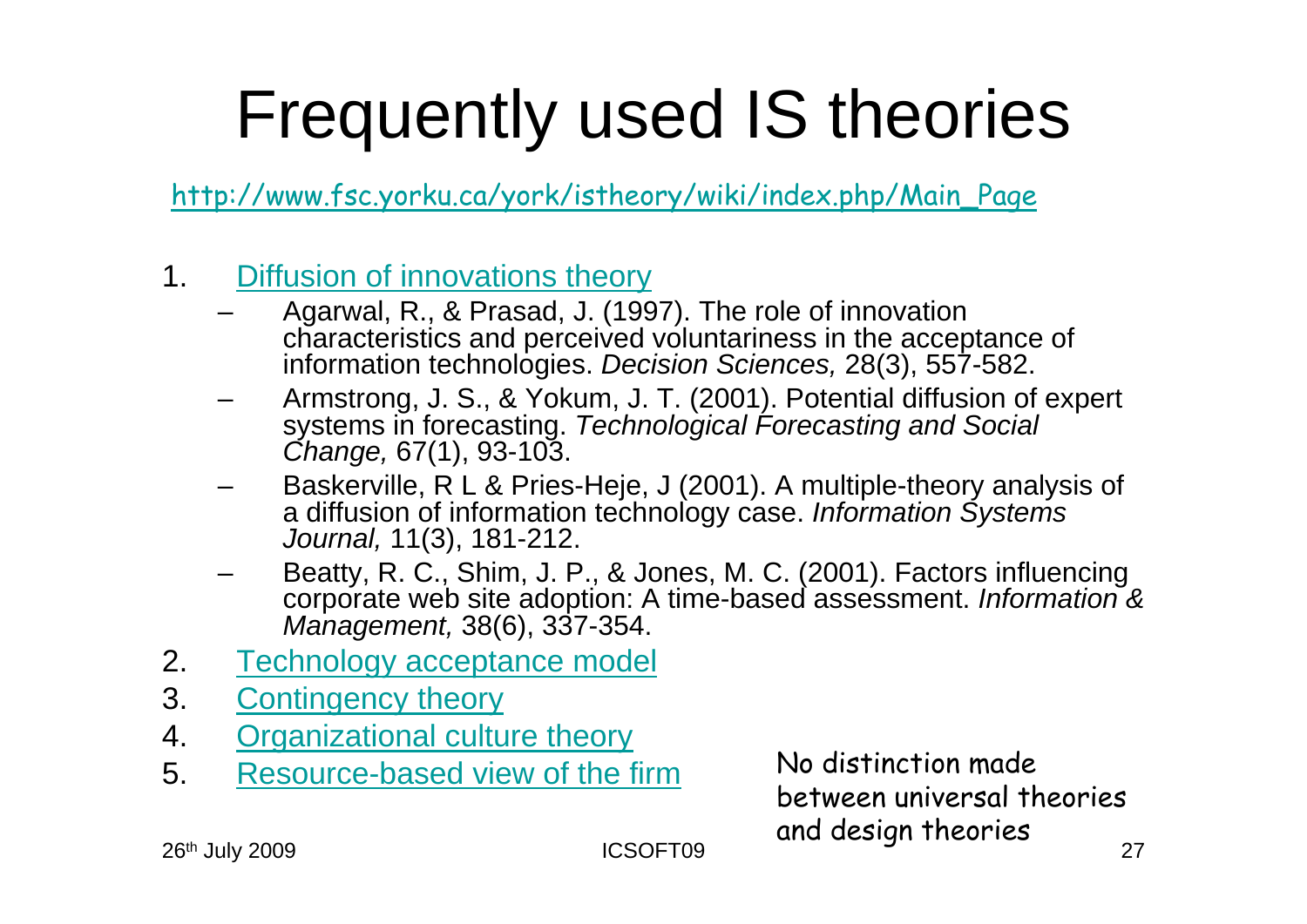## Design science and software engineering

Do we need any special methods?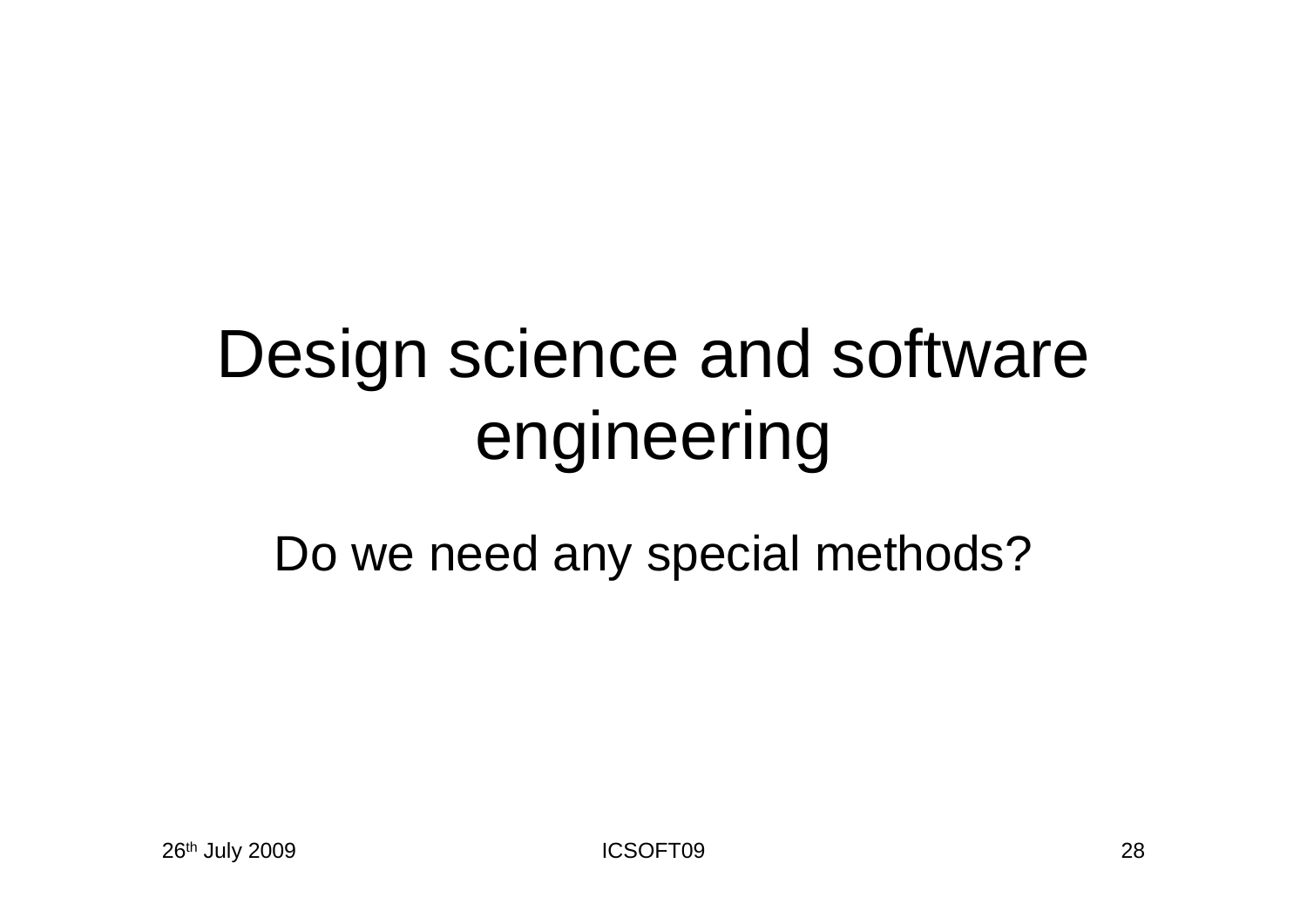#### Validation methods in SE

| <b>Zelkowitz &amp;</b><br><b>Wallace 1998</b> | <b>Description</b>                                                                                                 | <b>This talk</b>                                 |  |
|-----------------------------------------------|--------------------------------------------------------------------------------------------------------------------|--------------------------------------------------|--|
| Project<br>monitoring                         | Collection and storage of project data                                                                             | <b>Measuring instrument</b><br>(primary sources) |  |
| Case study                                    | Collection of project data with a research<br>goal in mind                                                         | <b>Research method</b>                           |  |
| <b>Assertion</b>                              | The researcher has used the technique in<br>an example, with the goal of showing that<br>the technique is superior | Not a research method                            |  |
| <b>Field study</b>                            | Collection of data about several projects<br>with a research goal in mind                                          | <b>Research method</b>                           |  |
| Literature search                             |                                                                                                                    | Metaresearch                                     |  |
| Legacy data                                   | Collection of project data after the project<br>is finished                                                        | <b>Measuring instrument</b><br>(primary sources) |  |

Methods mixed up with measuring instruments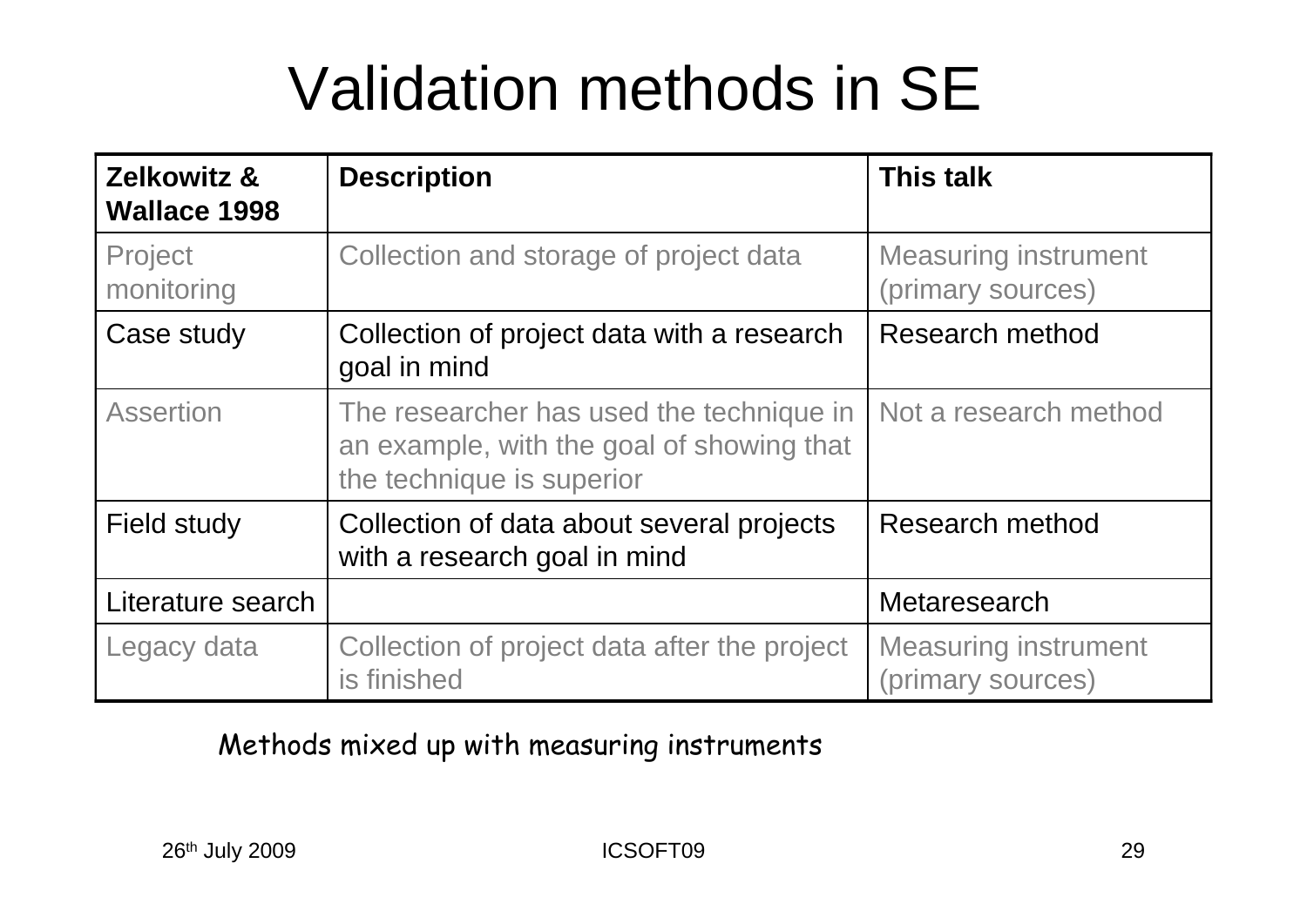### Validation methods in SE

| <b>Zelkowitz &amp;</b><br><b>Wallace 1998</b> | <b>Description</b>                                                 | <b>This talk</b>                                    |  |  |
|-----------------------------------------------|--------------------------------------------------------------------|-----------------------------------------------------|--|--|
| Lessons learned                               | Study of documents produced<br>by a project                        | Data analysis method<br>(Conceptual analysis)       |  |  |
| <b>Static analysis</b>                        | Studying a program and its<br>documentation                        | <b>Measuring instrument (Primary</b><br>sources)    |  |  |
| Replicated<br>experiment                      | Several projects are staffed to<br>perform a task in multiple ways | Research method (field<br>experiment)               |  |  |
| <b>Synthetic</b><br>environment<br>experiment | Several projects are performed<br>in an artificial environment     | Research method (lab<br>experiment)                 |  |  |
| <b>Dynamic</b><br>analysis                    | Instrumenting a software<br>product to collect data                | <b>Measuring instrument (monitoring</b><br>devices) |  |  |
| Simulation                                    | Executing a product in an<br>artificial environment                | Research method (lab<br>experiment)                 |  |  |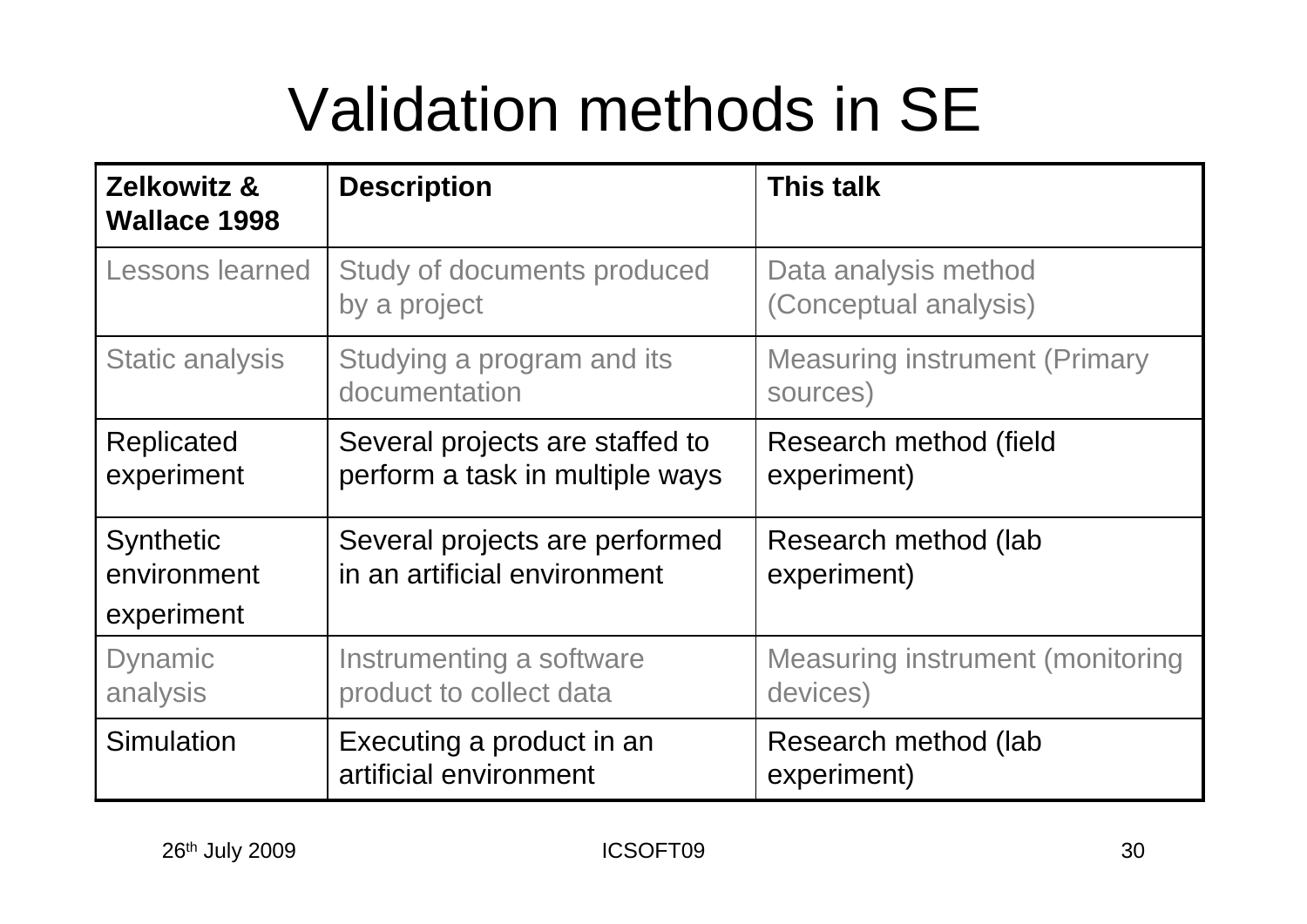#### Validation methods in design science

| Scaling up                 | Cond. of<br>pract. | <b>Cntrl</b><br><b>of</b><br>cntxt | Unit of<br>data c. | <b>Example</b> | <b>User</b> | <b>Goals</b>             |
|----------------------------|--------------------|------------------------------------|--------------------|----------------|-------------|--------------------------|
| <b>Illustration</b>        | no                 | yes                                | model              | small          | designer    | illustration             |
| <b>Opinion</b>             | imagined           | yes                                | model              | any            | Stakeh.     | support                  |
| Lab demo                   | no                 | yes                                | model              | realistic      | designer    | knowledge                |
| Lab expt.                  | no                 | yes                                | model!             | artificial     |             | <b>Standard methods,</b> |
| <b>Benchmark</b>           | no                 | yes                                | model              | standard       |             | but need to scale up to  |
| <b>Field trial</b>         | yes                | yes                                | model              | realistic      |             | conditions of practice   |
| <b>Field</b><br>experiment | yes                | yes                                | model              | realistic      | Stakeh.     | knowledge                |
| <b>Action cas</b>          | yes                | no                                 | model              | real           | designer    | Knowledge and<br>change  |
| <b>Pilot projed</b>        | yes                | no                                 | model              | realistic      | Stakeh.     | knowledge                |
| Case study                 | yes                | no                                 | model              | real           | Stakeh.     | Knowledge and<br>change  |
| 26th July 2009             |                    |                                    | <b>ICSOFT09</b>    |                |             | 31                       |